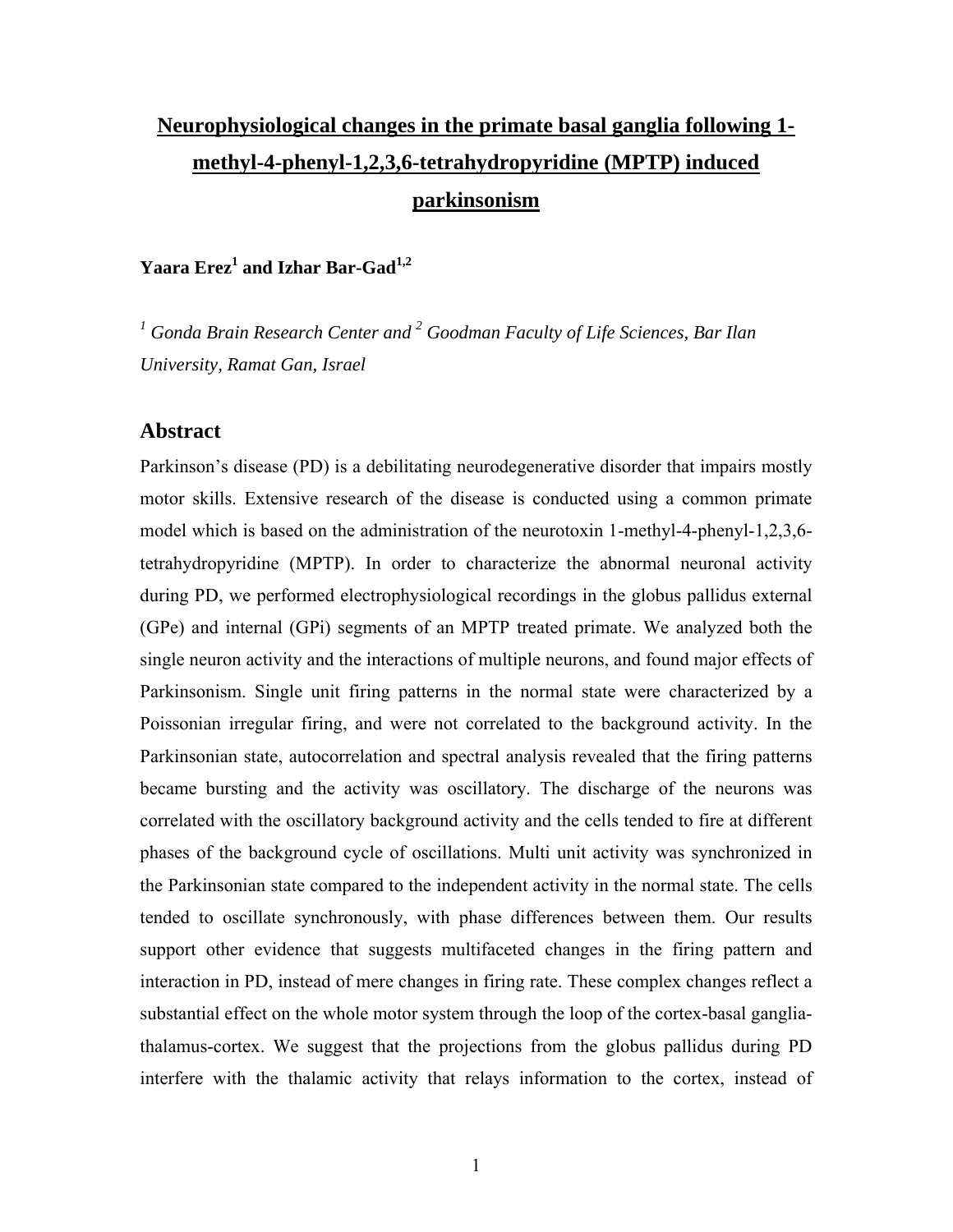modulating it as in the normal state. This disturbance to the information flow is enhanced by burst firing as well as correlated oscillatory activity of multiple neurons that causes large and simultaneous post-synaptic effects on thalamic neurons at a temporal microscale. This activity eventually results in abnormal thalamic and cortical activity that leads to the typical clinical motor symptoms of the disease. Characterizing and understanding the changes in neuronal activity patterns form a crucial step towards treatments that are aimed at reversing this abnormal activity, offering new hope for PD patients.

## **Introduction**

Parkinson's disease (PD) is a neurodegenerative disorder that impairs primarily motor skills. The disease was first described as "Shaking Palsy" ("paralysis agitans") in 1817 by the British physician James Parkinson, after which the disease was later termed. He described the symptoms as "Involuntary tremulous motion, with lessened muscular power … with propensity to bend the trunk forwards ... the senses and intellects being uninjured" (1). The most ancient description of Parkinsonian symptoms is probably a clinical syndrome termed Kampavata in Sanskrit described in the Indian Ayurvedic texts over 3000 years ago, including symptoms such as tremor and akinesia. The syndrome was treated using an extraction from seeds of a plant called Mucuna Pruriens. This plant was found in the  $20<sup>th</sup>$  century to contain a substance which is the most common modern pharmacological treatment for PD (2;3).

The prevalence of PD is about 1% of the population over age 65 and 5% of the population over age 85 (3). It is typically a disease of the middle to late years, beginning at a mean age of 50-60 years and progressing slowly, with mean lifespan with the disease of 20 years (4). The age of onset has a broad distribution, with about 5 percent of cases beginning before age 40 ("young-onset PD).

The cardinal symptoms of PD are rest tremor (4-7 Hz), akinesia (reduction in spontaneous movement, 'freezing'), bradykinesia (slowness of movement), rigidity (stiffness, or resistance of the limb to passive movement), and postural instability. Other non-motor characteristics include autonomic dysfunction, cognitive, mood and sleep disturbances (5).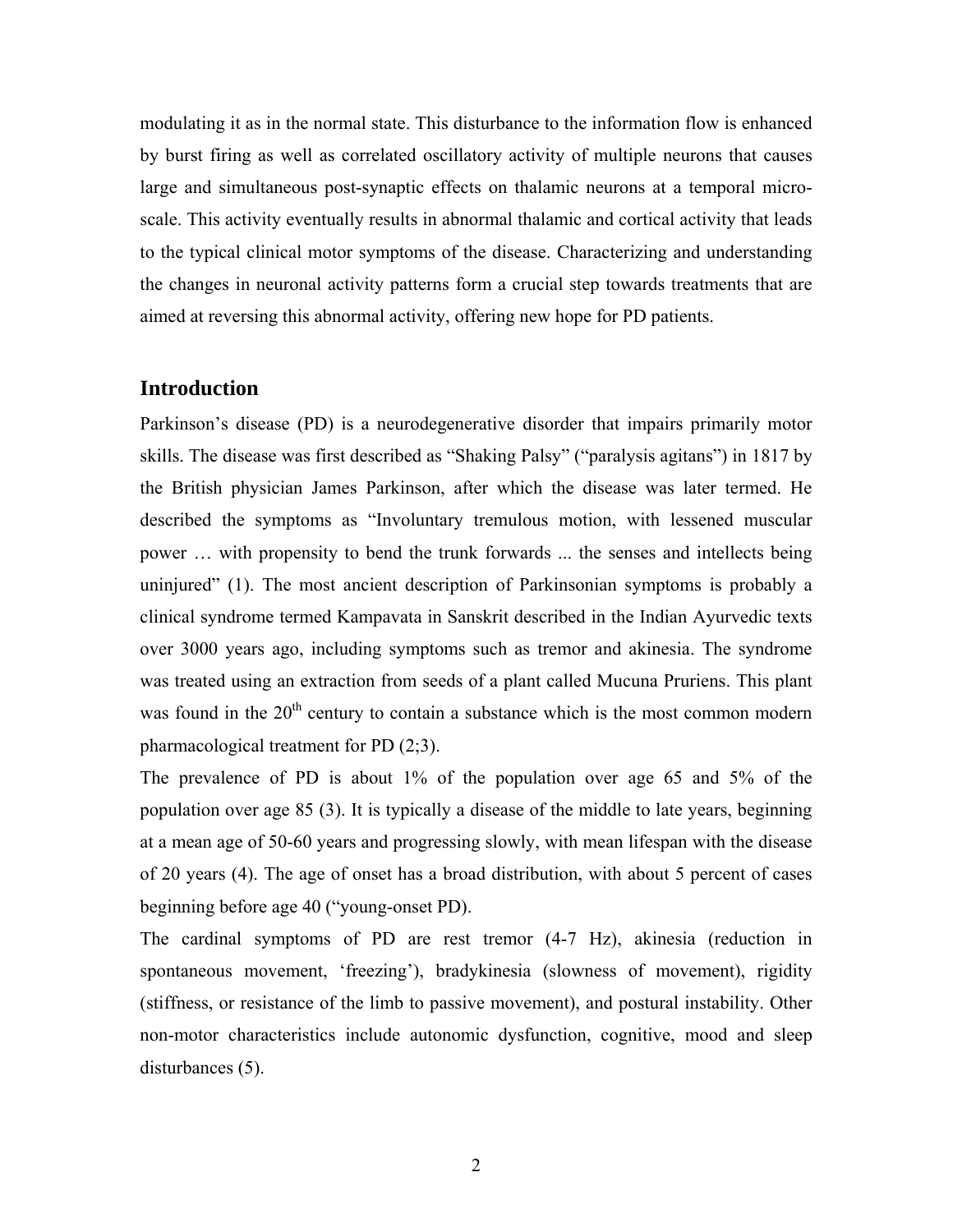The most remarkable pathophysiological sign of PD is the degeneration of dopaminergic neurons in a deep brain nucleus called the substantia nigra pars compacta (SNc) (6;7). These cells project to the striatum, and the loss of the nigro-striatal projectoins leads to dopamine depletion in the striatum and subsequently affects the activity of neurons throughout other nuclei connected to the striatum (8). The clinical symptoms appear when the neuropathology has already reached an advanced state which is estimated to be about 50-60% of SNc cells loss and about 70% of dopamine depletion in the striatum (9). Intracytoplasmic inclusions called Lewy bodies in the surviving SNc cells are another fundamental pathological hallmark of PD. The main component of the Lewy bodies is aggregations of the presynaptic protein  $\alpha$ -sinuclein (3:10-15). In addition to these hallmark changes, extensive brain damage appears gradually through the course of the disease, including the brain stem, primary motor and sensory cortices, sensory association and premotor areas, and the olfactory nucleus (14).

The most common pharmacological treatment for PD is dopamine replacement therapy (DRT). It is mainly based on the dopamine precursor levodopa (L-dopa) (16), but other agents involved in the dopaminergic system such as catechol-O-methyltransferase (COMT) inhibitors and monoamine oxidase B (MAO-B) inhibitors are used as well. The dopaminergic agents affect the pre-synaptic dopaminergic cells thus enhancing the efficacy of the remaining SNc neurons in terms of dopamine level. Dopamine agonists, which act directly on post-synaptic dopamine receptors, comprise another branch of DRT. Other pharmacological treatments include anticholinergics and glutamate antagonists (17). Non-pharmacological treatments include surgical interventions such as lesions and electrical deep brain stimulation (DBS) in the STN, GPi and thalamus (18- 22).

The etiology of PD is mostly unknown. Though it can be attributed to genetic factors or be induced by toxins, drugs or infections, most of the cases (around 95%) are idiopathic, or sporadic, meaning that the cause is unknown. Toxin-induced Parkinsonism involves various toxins, such as 1-methyl-4-phenyl-1,2,3,6-tetrahydropyridine (MPTP) (Fig. 1A), manganese, carbon monoxide, carbon disulfide, cyanide and methanol (23). Whilst the clinical symptoms following MPTP intoxication are similar to those of PD, the other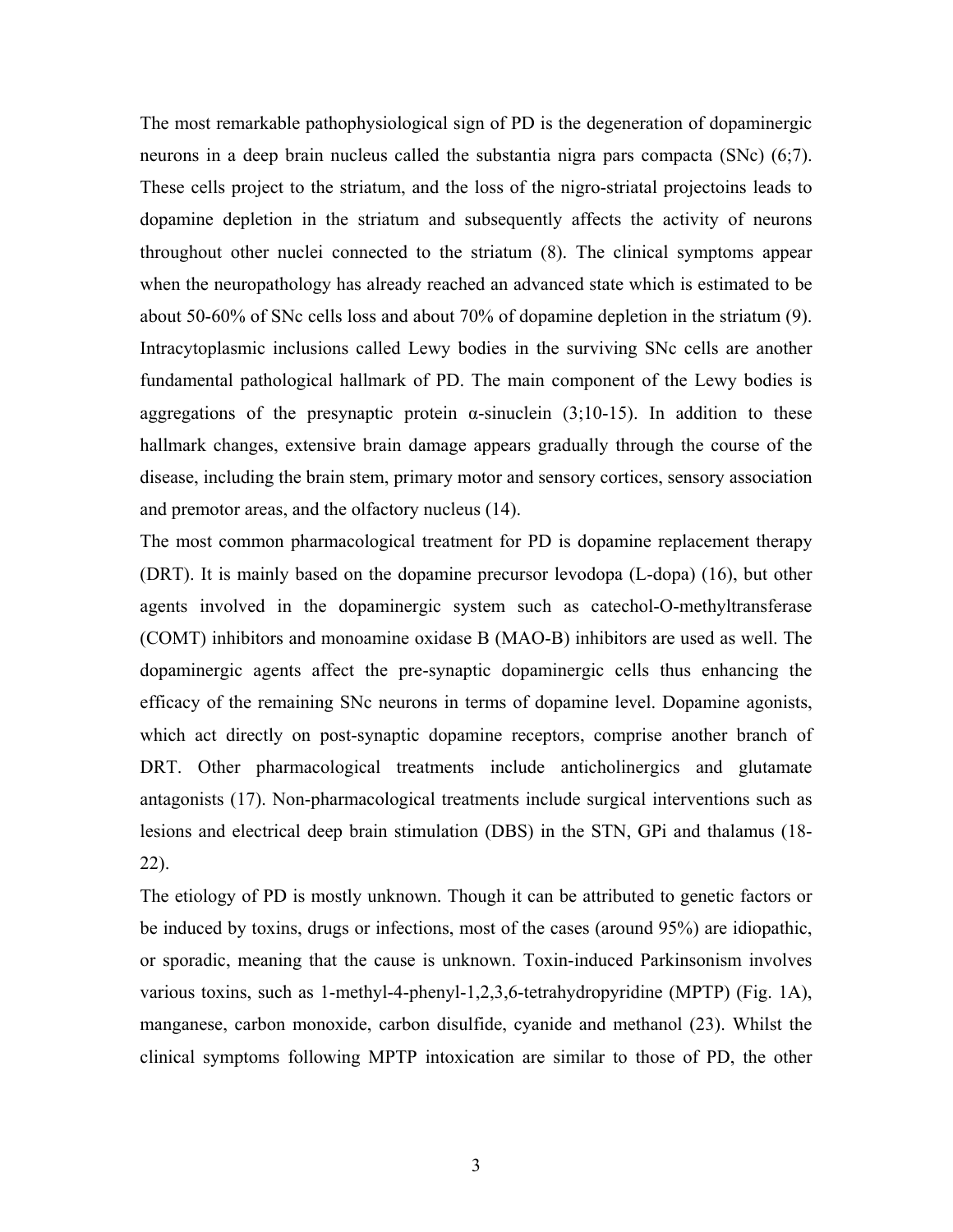toxins lead to varied neuropathologies and diverse behavioral, psychiatric and motor symptoms, among which are PD-like symptoms such as rigidity and bradykinesia (23). The first case of MPTP-induced Parkinsonism in humans was reported in 1976, when a chemistry student injected himself with incorrectly synthesized 1-methyl-4-phenyl-4 propionoxypiperidine (MPPP), a synthetic opiod with effects similar to those of heroine and morphine (Fig. 1B), contaminated with MPTP (24). A few years later, in 1982, several young drug users from Northern California developed Parkinsonian-like symptoms after using MPPP. These symptoms were found to be caused by MPTP that was accidentally produced during the illicit manufacture of MPPP (25). Further research revealed that MPTP reaches the brain within minutes after the injection and starts a cascade of events that leads to its toxic effect. MPTP is metabolized by the enzyme MAO-B in glial cells to 1-methyl-4-phenyl-2,3,-dihydropyridinium (MPDP+), which is then oxidized to 1-methyl-4-phenylpyridinium (MPP<sup>+</sup>) (Fig. 1C). The MPP<sup>+</sup> that is released into the extracellular space is taken up by dopamine transporters of the dopaminergic neurons. MPP+ then accumulates in the mitochondria, inhibiting the mitochondrial respiratory enzyme complex I, and eventually leading to a selective death of the dopaminergic neurons in the SNc (26-28).



Figure1: Chemical structures. A: MPTP. B: MPPP. C: MPP<sup>+</sup>

Following the discovery of MPTP-induced human Parkinsonism, the first animal model based on MPTP was developed, using squirrel monkeys (29;30). The monkeys exhibited the major Parkinsonian symptoms such as akinesia and rigidity. Since then, the MPTP animal model for PD has developed and is broadly used with different species including cats, dogs, rats, pigs and goldfish, but mostly nonhuman primates and mice (28;31-34).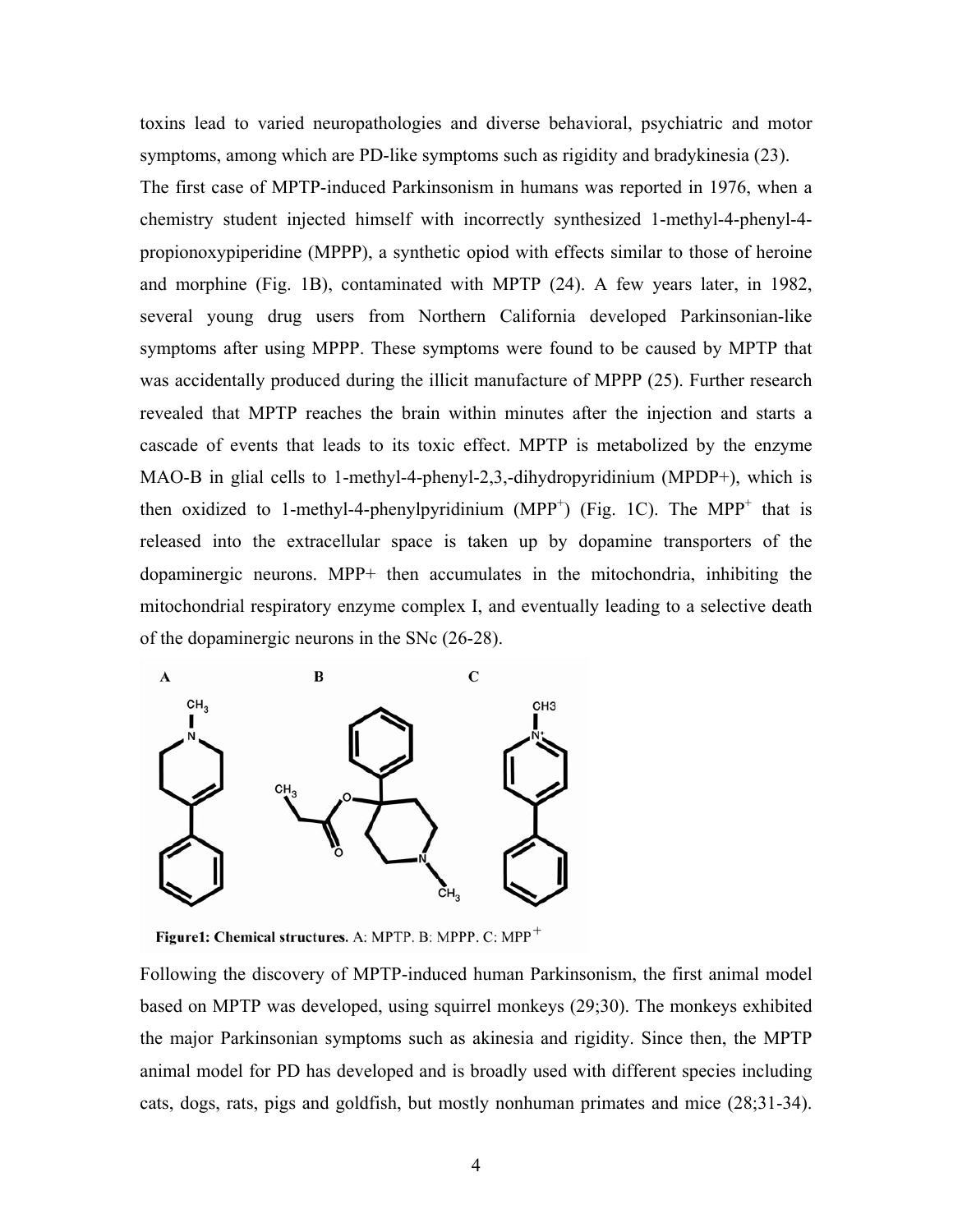Other toxins, such as the 6-hydroxydopamine (6-OHDA), are also used for PD animal models (31).

Various primate species have been used in research as preparations for PD animal model, among them are squirrel monkeys, Macaca fascicularis (cynomolgus), Macaca mulatta (rhesus), African green monkey (vervet), Macaca fuscata (Japanese macaque) and others. The symptoms produced as a result of MPTP administration in the primates resembles human PD: akinesia, rigidity, postural instability, and bradykinesia. However, resting tremor was observed only in the African green monkey (35), while some of the other species express only action (also termed intention) tremor.

The MPTP primate model is comprised of multiple models that differ from each other by the administration protocol. High-dose MPTP administration during a short time period of a few consecutive days leads to irreversible moderate to severe parkinsonism, affecting the state of the animal within a few days (19;36;37). Other models emphasize the long term degeneration of the nervous system and its similarity to the slow time scale of the pathological neurodegenerative processes that take place in human PD by low-dose MPTP injections given 2-3 times a week over prolonged time periods, ranging from weeks to months (38-40). Hemiparkinsonian syndrome is achieved by unilateral internal carotid artery infusion of MPTP (41-43) that leads to manifestation of symptoms primarily on the side contralateral to the injection. The main advantage of this model is that it enables the animal to eat, drink and maintain itself, unlike the full Parkinsonian state.

The neuropathological damage to MPTP-treated monkeys is a selective degeneration of SNc dopaminergic neurons and dopamine depletion in the striatum, similar to human PD pathophysiology (29;44). Yet, the Lewy bodies typical to PD are absent in MPTP-treated monkeys, though other inclusion bodies that lack the morphological and immunocytochemical features of the Lewy bodies are observed in aged monkeys treated with MPTP (45;46). Pharmacologically, MPTP-induced Parkinsonian monkeys respond to DRT and exhibit peak-dose hyperkinetic distortions of movement called dyskinesia after long-term DRT, similarly to humans (47-50). This resemblance of the MPTPinduced Parkinsonism in primates to human PD has enabled extensive research of the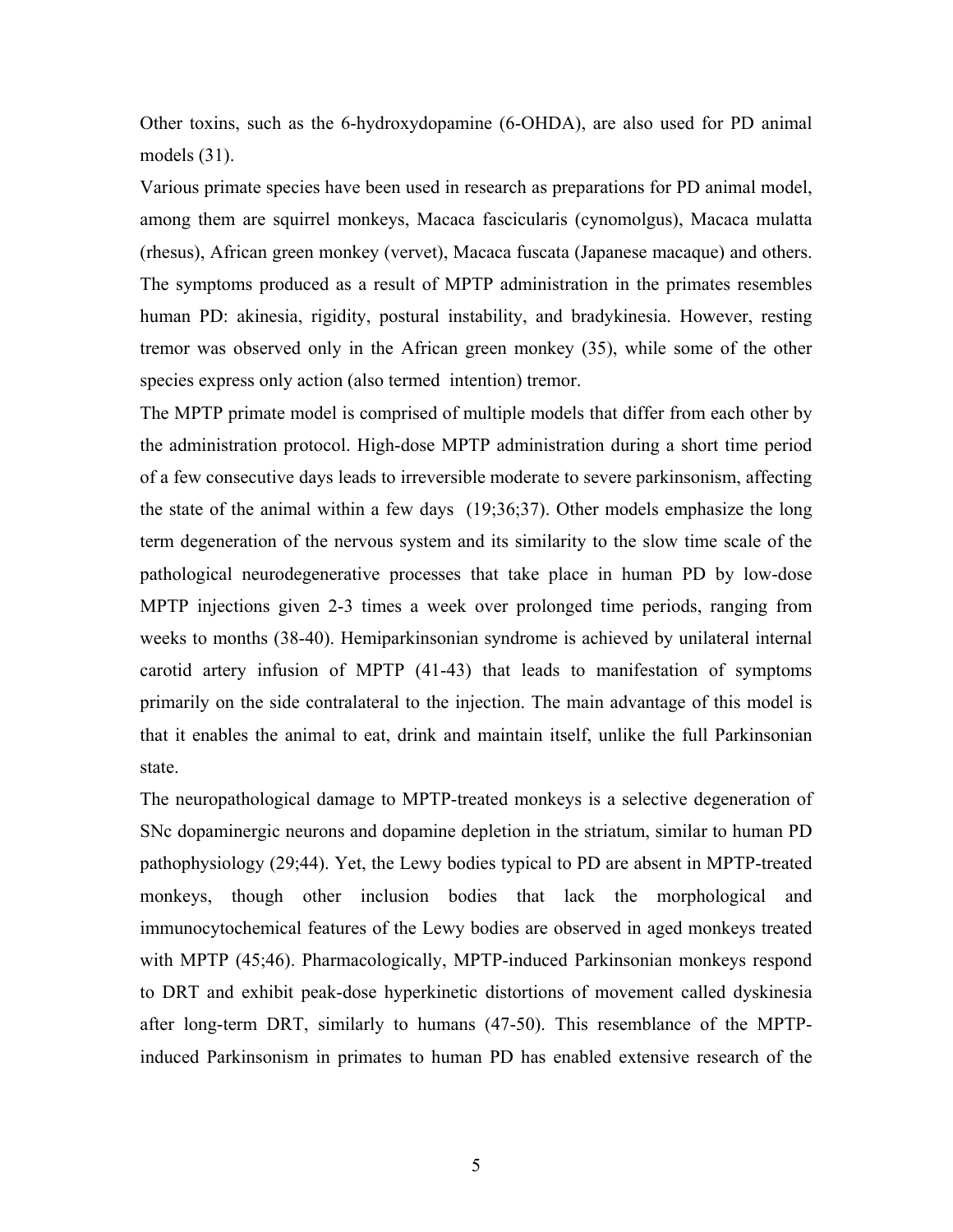impairment in information processing in PD and led to the development of new therapies for the disorder (51).

The SNc, whose neurons degenerate during PD, is part of a group of interconnected nuclei called the basal ganglia (BG). The idea that the basal ganglia is involved in PD was first raised in 1912 by S. A. Kinnier Wilson, who described symptoms similar to PD and related them to pathophysiology of the BG (52). The BG receive input mainly from the cortex and thalamus and project their output primarily to the thalamus and thereafter back to the cortex, hence constructing the cortico-basal ganglia loop. The Albin & DeLong 'Box and Arrow' model shown in Fig. 2A (53;54) describes the anatomy of the basal ganglia. The input nuclei of the basal ganglia are considered to be the putamen and caudate, together comprising the striatum. From the striatum there are two complementary pathways. The GABAergic inhibitory projections from the striatum to the internal segment of the globus pallidus (GPi) and the substantia nigra pars reticulata (SNr), which together comprise the output nuclei of the BG, are termed the *direct pathway*. The GABAergic inhibitory projections from the striatum to the external segment of the globus pallidus (GPe), then inhibitory projections to the subthalamic nucleus (STN) and finally excitatory projections to the GPi and SNr are termed the *indirect pathway* (53;55). The disinhibition in the indirect pathway creates a net effect of excitation on the output structures of the BG which is opposite to the net inhibitory effect of the direct pathway. Recent evidence revealed another input pathway from the cortex directly to the STN, termed the *hyperdirect pathway* (56). Reciprocal connections within the BG nuclei also exist, thus creating a complex feed-forward and feed-back connectivity (Fig. 2B) (57-62).

The nigro-striatal dopaminergic neurons modulate the activity of the striatal projection neurons (also called medium spiny neurons - MSNs) via D1 and D2 receptors, affecting the direct and indirect pathways respectively (63;64). The effect of dopamine on D1 receptors is excitatory, and the effect on D2 receptors is inhibitory. Additional modulation of striatal activity by the dopaminergic projections occurs due to the dopaminergic synapses on GABAergic and cholinergic interneurons.

The death of the SNc cells in the pathological state of PD disrupts the balance between the direct and indirect pathways. Dopamine depletion in the striatum leads to reduced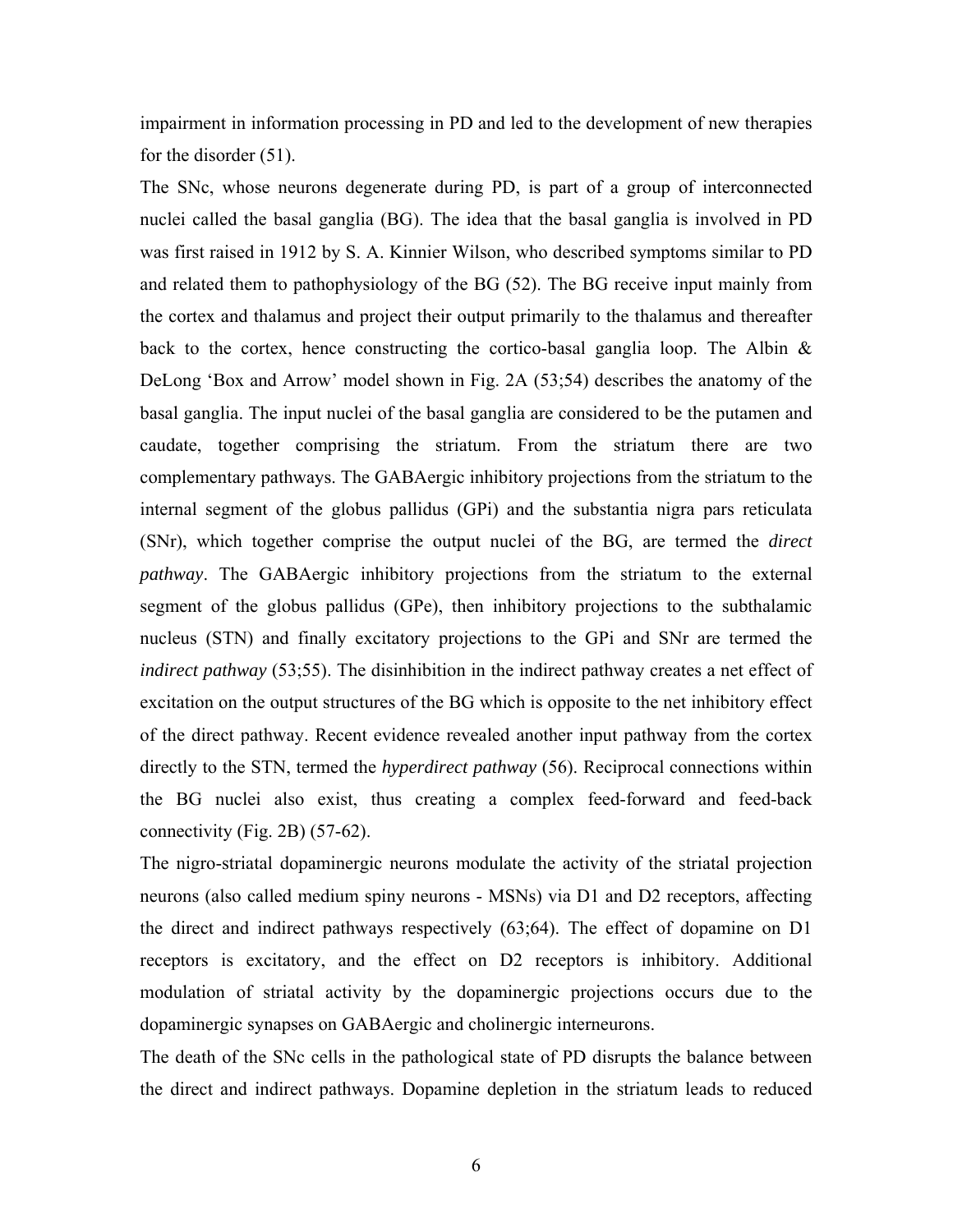inhibition on the GPi and SNr via the direct pathway, leading to an increased firing rate in these two nuclei. At the same time, via the indirect pathway, it leads to enhanced inhibition on the GPe, reduced inhibition on the STN and enhanced excitation on the GPi and SNr, such that the total effect is increased inhibition on the thalamus and decreased excitation of the cortex (Fig. 2C). This total effect was considered as responsible for the hypokinetic effects in PD (54).



Figure 2: The box and arrow network of the different pathways of the basal ganglia. (A) The original network. (B) The up-to-date network. The original network is in black and later additions are in gray. (C) The activity of the original network in PD. Increased firing rate in thick black and decreased firing rate in gray. Glutamatergic synapses are denoted by arrows, GABAergic synapses by circles and dopaminergic synapses by squares. Adapted from (63).

Some experimental results support these predictions of changes in firing rate in the BG. It was found that the activity of the GPi increased and the activity of the GPe decreased in MPTP-treated monkeys (37). Furthermore, lesions of the STN and GPi caused improvement in clinical state and reduction of motor symptoms in both human PD patients (65) and Parkinsonian monkeys (66). However, other studies found contradicting evidence. Anatomically, striatal neurons were found to contain dopamine receptors of both D1 and D2 classes, projecting to both direct and indirect pathways (67), and innervating both GPe and GPi (57). Clinically, GPi lesions were found to ameliorate hyperkinetic disorders and not just hypokinetic disorders such as PD (68), though a mere reduction in the firing rate (caused by lesion) and its effect on the total disinhibition of the cortex cannot account for opposites clinical changes (54). Additionally, some studies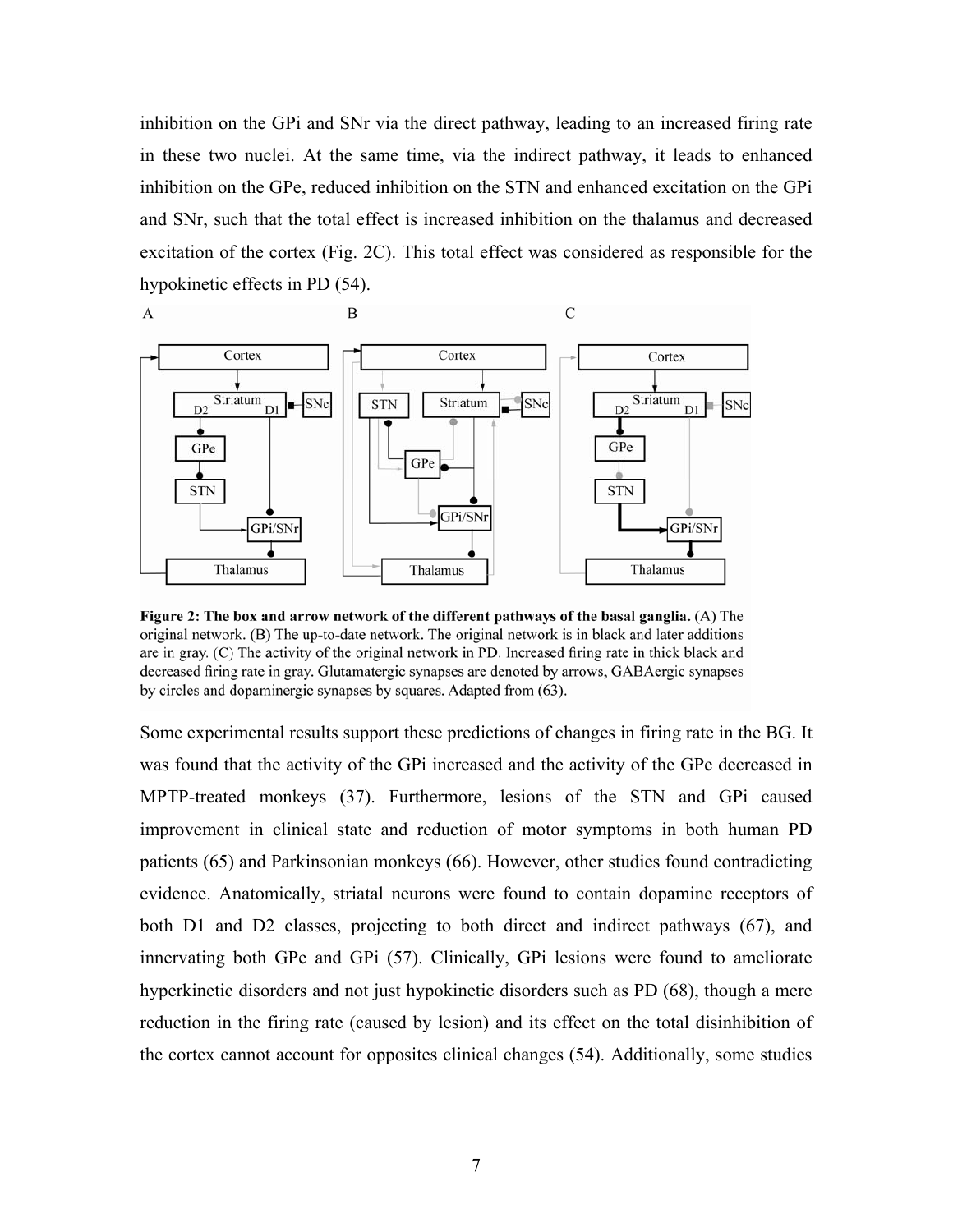revealed that the changes in firing rates are not so significant as expected according to the model (69-73).

The abnormal activity of the cortico-basal ganglia loop in PD represents a major change in information processing that is reflected in the disease's clinical symptoms. Characterizing the neurophysiological changes that take place in PD is essential to understanding and treating this disorder. In this study, we quantitatively assess the electrophysiological changes in the GPe and GPi of an MPTP-treated monkey relative to the activity in the normal state.

#### **Material and Methods**

*Animal*. A cynomolgus monkey (*Macaca fascicularis*; male; weight, 3.7 kg) was used in this study. The monkey was trained and engaged in a simple behavioral paradigm of a visual–motor response task as part of a study of the normal GP before this study. After these experiments were completed, 1-methyl-4-phenyl-1,2,3,6-tetrahydropyridine (MPTP) injections were started (see below). A second set of recordings was performed on the animal in its Parkinsonian state. The monkey's health was monitored by a veterinarian, and its fluid consumption, diet, and weight were followed daily. All procedures were in accordance with the *National Institutes of Health Guide for the Care and Use of Laboratory Animals* and *Bar-Ilan University guidelines for the use and care of laboratory animals* in research and were approved and supervised by the *Institutional Animal Care and Use Committee (IACUC)*.

*Surgery and induction of Parkinsonism.* After training, a 27 mm square cilux recording chamber (Alpha Omega Engineering, Nazareth, Israel) was attached to the skull to allow access to both segments of the GP. The recording chamber was tilted 40˚ in the sagittal plain, with its center targeted at the stereotaxic coordinates A12, L7 and H4 (74) of the right hemisphere. In addition, a head-holder connector and two electroencephalogram (EEG) screws (Crist Instrument, Hagerstown, MD, USA) were attached to the skull. All surgical procedures were performed under general anesthesia [induced by intramuscular ketamine hydrochloride (10 mg/kg) and Domitor (0.1 mg/kg) and maintained by isoflurane and  $N_2O$  ventilation] and aseptic conditions. After a period of recording in the normal state, Parkinsonism was induced by five intramuscular injections of 0.4 mg/kg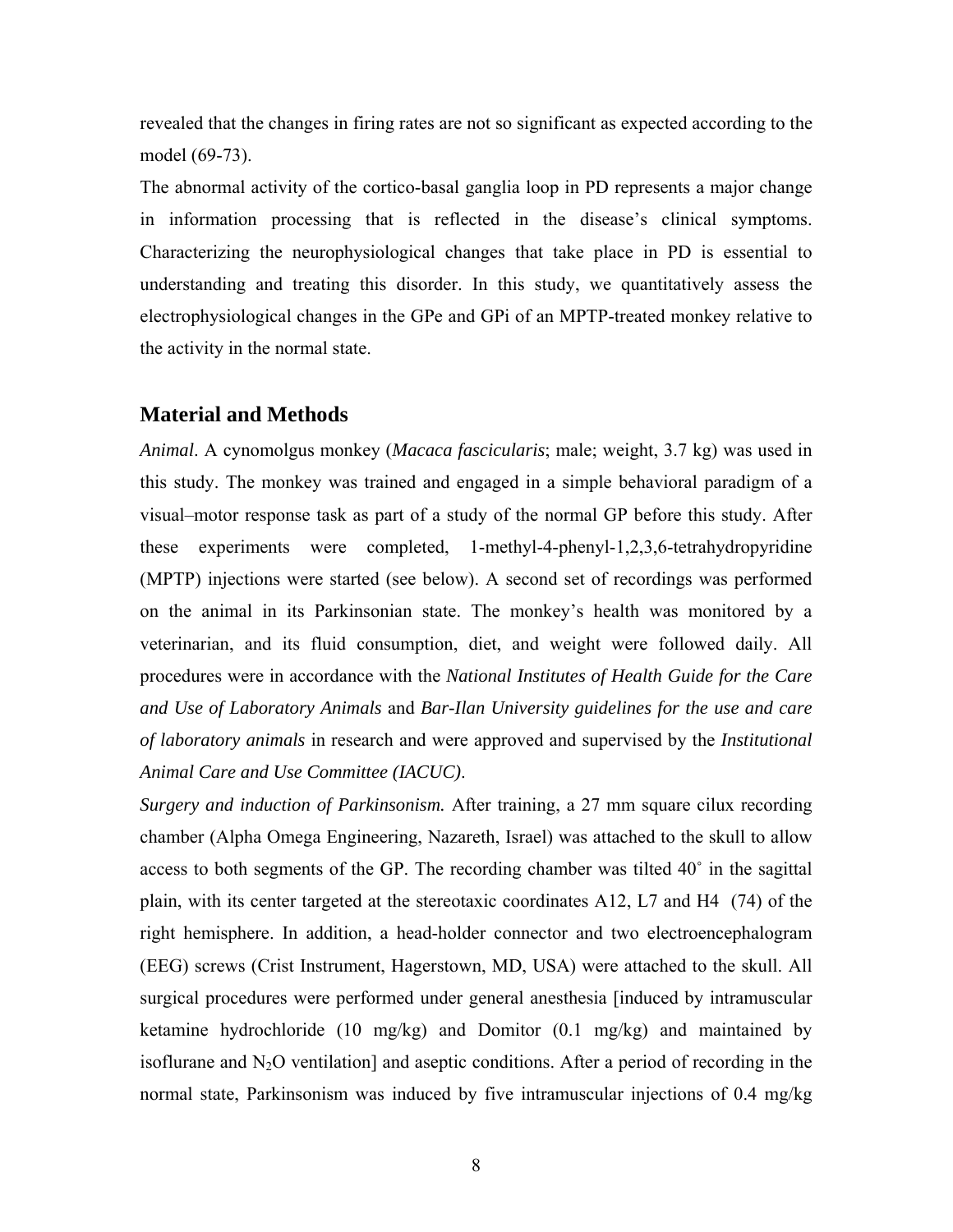MPTP hydrochloride neurotoxin (Sigma, Rehovot, Israel). The MPTP injections were given under intramuscular ketamine hydrochloride (10 mg/kg) anesthesia and over a period of 4 days (two injections on the first day). The monkey developed severe Parkinsonism 6 days after initiation of MPTP injections, and recordings were resumed 4 days after the last injection. The monkey's Parkinsonian state was assessed daily using the Schneider scale (75) and was stable throughout the recording period (Mean  $\pm$  SD:  $45.75 \pm 3.37$ ).

*Recording.* During recording sessions, the monkey's head was immobilized, and eight glass-coated tungsten microelectrodes (impedance,  $0.25-0.7$  M $\Omega$  at 1 kHz) confined within a cylindrical guide  $(1.7/2.15 \text{ mm inner/outer diameter})$  were advanced separately [EPS (Electrode Positioning System) 4.10, Alpha–Omega Engineering] into the GP. The vertical location of each electrode was set independently to optimize the recording of single units, and the range of vertical distances was  $0-2500$  µm. The horizontal distance between the different electrodes was 450–1000 µm, defined by the spatial arrangement of the electrodes within the guide. In addition to these known variables in the location, the electrodes may not follow a straight trajectory during their extension from the guide to the deep brain structure, thus leading to an unknown change in the horizontal location (typically <1mm). The electrode signal was amplified with a gain of 1000 and bandpass filtered with a 2–8000 Hz four-pole Butterworth filter [MCP (Multi Channel Processor)- Plus 4.10, Alpha–Omega Engineering]. The signal was continuously sampled at 40 kHz with 14-bit resolution (Alphamap 10.10, Alpha–Omega Engineering). Thus, the analogto-digital (A/D) range of  $\pm$ 5 V enabled a ~0.5  $\mu$ V recording amplitude resolution.

*Data analysis*. The digitized continuous signal of each electrode was offline sorted [OFS (Offline Sorter)-2.8.4, Plexon, Dallas, TX]. Further analysis was performed both on the continuous digitized signal and on the point process representing the spike train. The analysis process included measures for assessing the individual neuron firing pattern and measures for identifying interactions between two or more neurons. Identification numbers of the example neurons appear in each figure.

#### **Results**

*Single unit activity*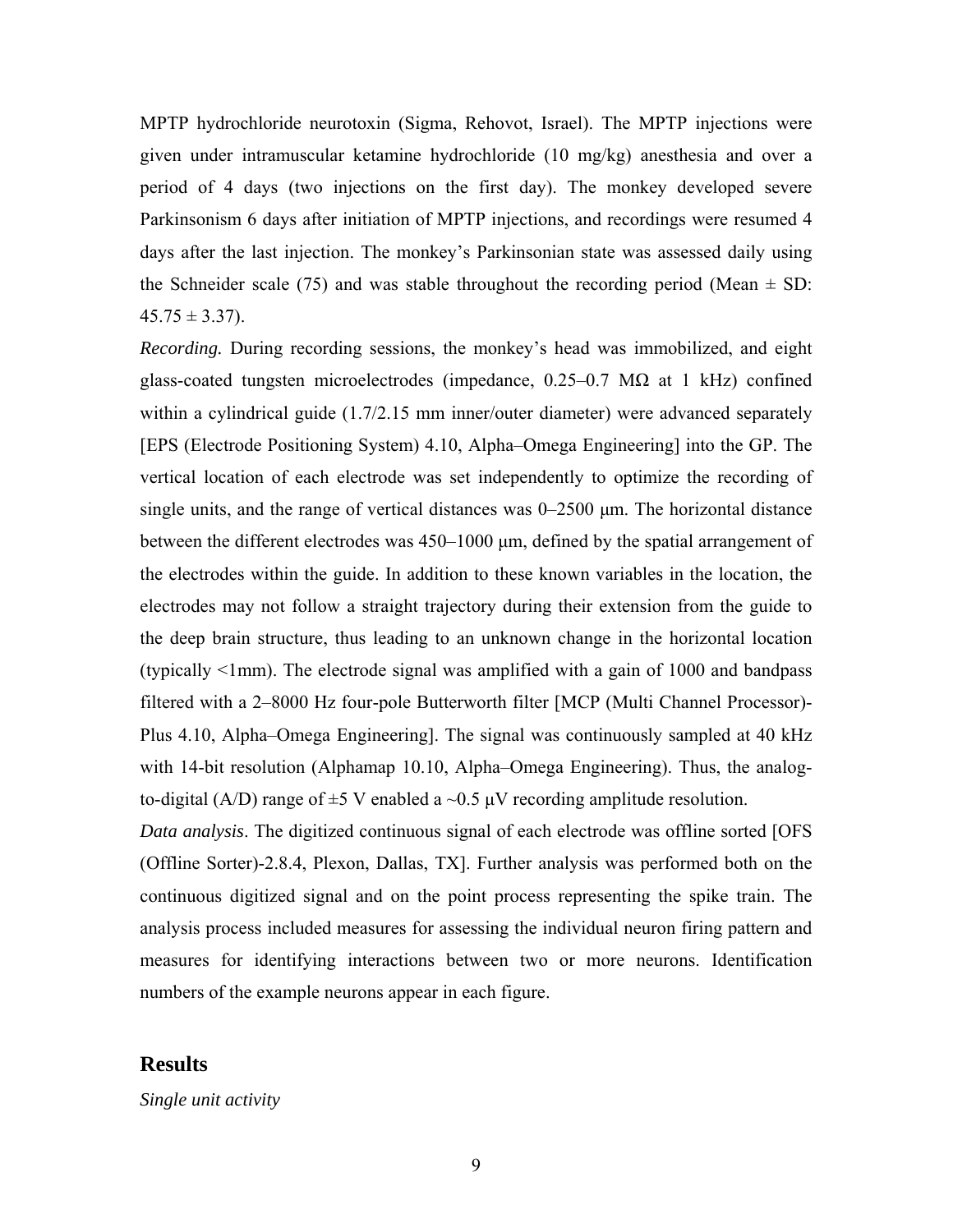The neuronal activity of the GPe and GPi in the normal state is characterized by high frequency discharge. The discharge roughly follows a Poisson process, in which the occurrences of spikes are independent from previous spikes at every point in time. This process is limited by the refractory period that reduces the probability of firing after each spike for a few milliseconds. Thus, intuitively this process can be viewed as a random, unordered discharge, which partially depends on the time of the last spike. A typical characteristic of GPe cells is pauses of firing, in which no spikes occur for a period of hundreds of milliseconds (Fig. 3A). These pauses are absent in GPi cells, that fire persistently without such breaks (Fig. 3C).

In the Parkinsonian state, this activity undergoes a significant modification: GPe cells tend to decrease their firing rate, whereas GPi cells tend to increase their firing rate. Moreover, the discharge pattern becomes bursting and oscillatory (Fig. 3B and D). Burst is a change in a temporal micro-level, in which the firing rate greatly increases and spikes appear grouped together. Oscillations are repetitive modulations in firing rate, usually at a larger time scale.

The differences in discharge patterns in the normal and Parkinsonian states were reflected in various measures used to characterize the neural activity. The *autocorrelation function* of a neuron represents the probability to find two spikes with a specific time interval between them (76). If spikes are independent of each other, then the probability for a spike is equal at every offset, and the autocorrelation function is expected to be flat. As a result of the refractory period, there is some dependency between spikes at the range of a few milliseconds, in which the probability of a spike is reduced. Hence, the typical autocorrelation of a neuron that fires as a Poisson process with a refractory period is flat with a trough at small lags from time zero, such as the typical GPi neuron in the normal state (Fig. 3C). Time zero in the autocorrelation is the time in which each spike was fired. Therefore, the probability at this time is 1 and usually removed from the display. A slight increase in probability of firing is often observed right after the refractory period. This increase may reflect bursts activity or be an artifact that results from the refractory period itself (77). The pauses in firing in the GPe in the normal state further affect the autocorrelation by a much wider peak in the autocorrelation (Fig. 3A). This wide peak is a result of decreased probability of firing at larger offsets due to absence of spikes during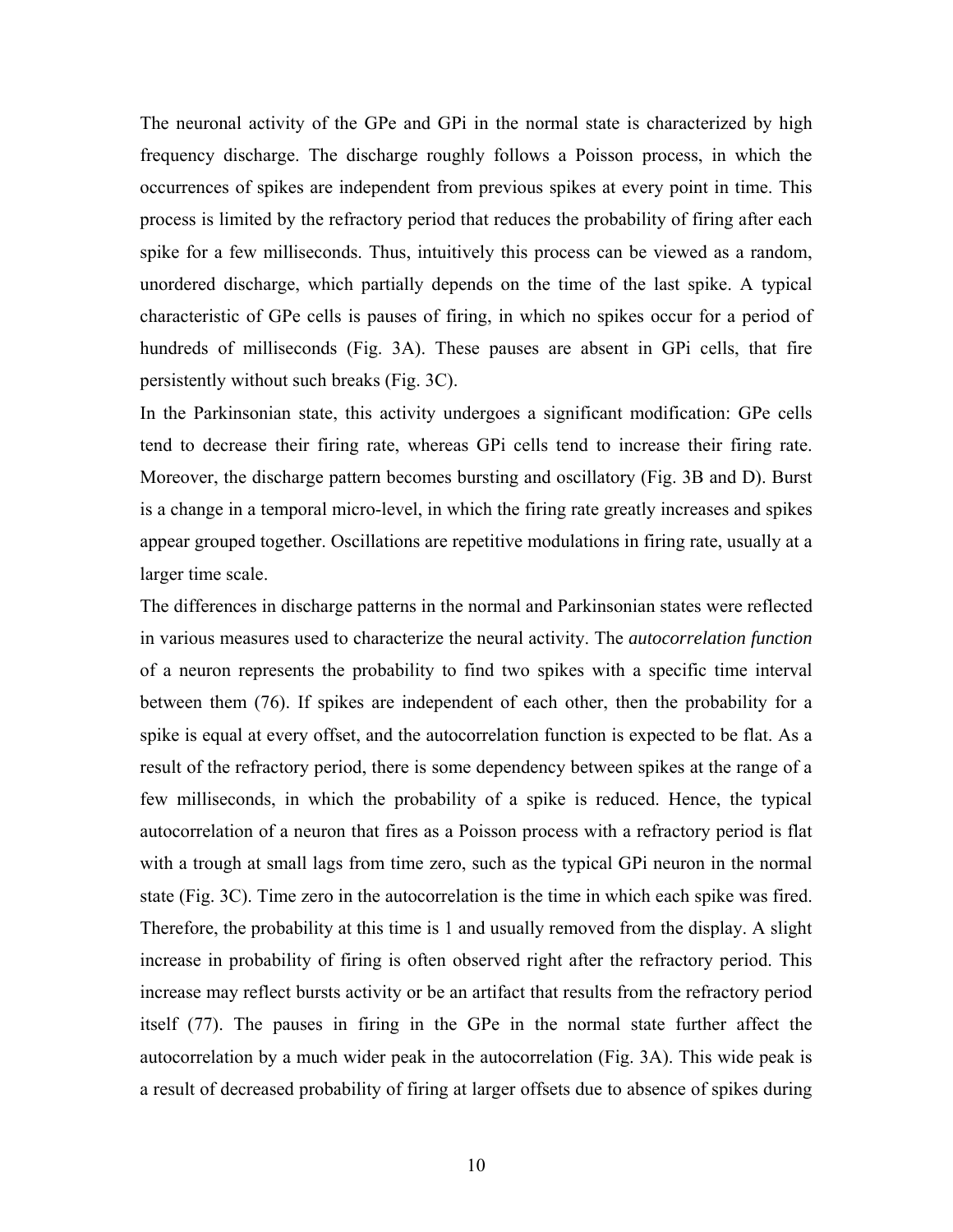the pauses. The autocorrelation functions of GPe and GPi neurons in the Parkinsonian state reveal the oscillatory activity of these neurons, at a frequency of approximately 12 Hz, as well as its bursting property. The bursts of firing is evident by the peak around the zero lag, that reflects increased probability for very short ISIs, meaning that spikes fired very close in time to each other (Fig. 3B). The oscillatory activity is seen in the semisinusoidal modulations of firing rate (Fig. 3B and D). The oscillations are most evident closer to the zero lag, and become smaller in amplitude and broader in time when moving away from zero, as a result of accumulations of ISI jitters and reduced accuracy of spike time intervals at long ISIs.



Figure 3: Examples of traces and autocorrelation functions of neurons in the globus pallidus in the normal and Parkinsonian states. GPe neurons in (A) normal state, (B) Parkinsonian state. GPi neurons in (C) normal state, (D) Parkinsonian state. Autocorrelation functions were calculated using 1 ms bin size and smoothed by a 9 bins Gaussian window.

The oscillations revealed by the autocorrelation functions were further analyzed using spectral analysis. Spectral analysis is commonly used to characterize the properties of a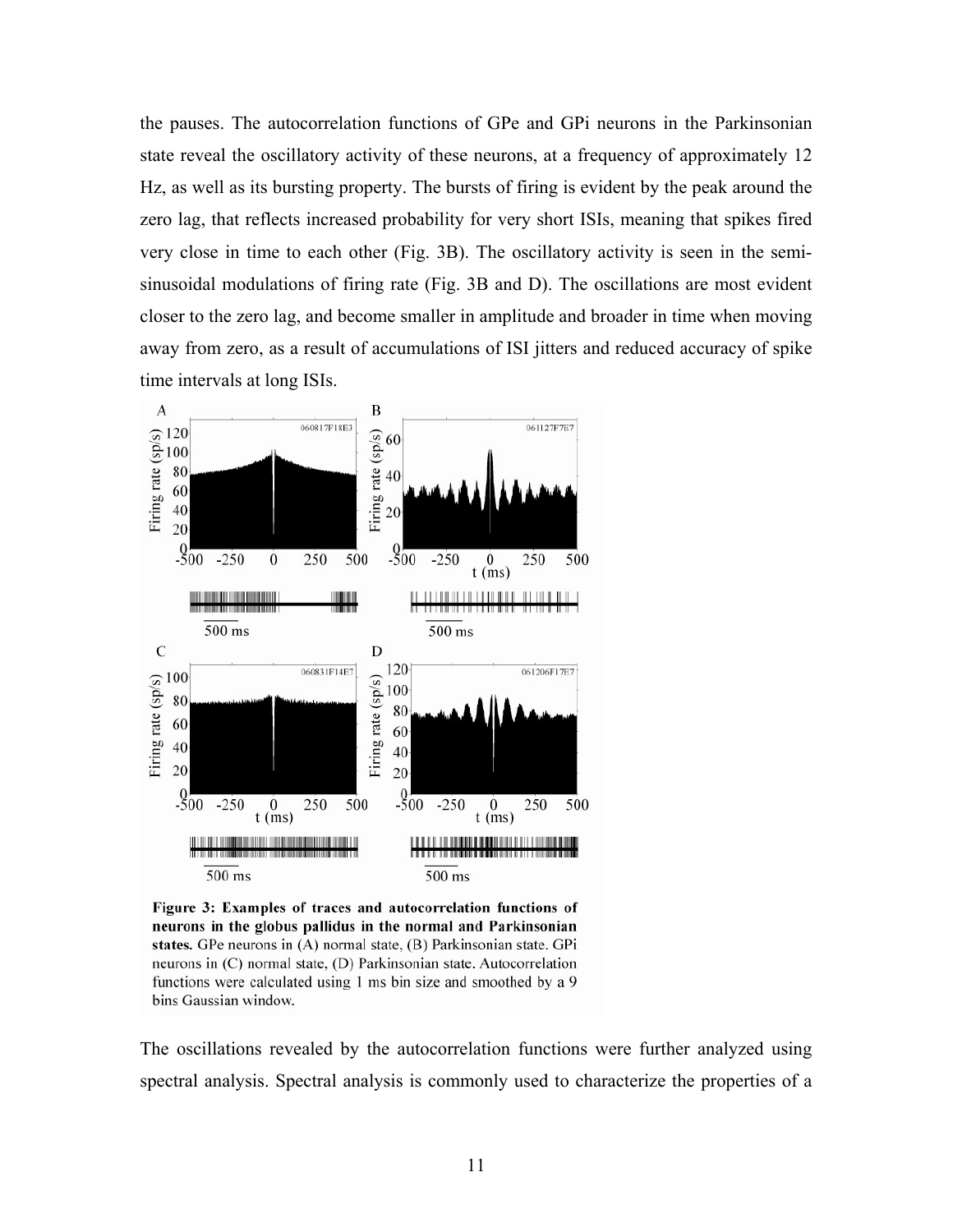signal, or relations between two signals, in the frequency domain and identify frequency dependent processes that underlie the neural activity. The *power spectral density (PSD) function* of a signal describes the amount of power of the signal at each frequency. The PSD is defined as the square of the magnitude of the discrete Fourier transform of the signal. If the signal is not comprised of frequency dependent processes then the shape of its PSD is expected to be flat. The PSD of a Poissonian neuron with a refractory period is typically distorted and characterized by low magnitude at the low frequencies that results from the refractory period (78) (Fig. 4A and C). Oscillations in the Parkinsonian state are reflected in the PSD as a peak at the frequency of the oscillations (Fig. 4B and D).

The PSD function characterizes the signal over all the recording time. In order to inspect the changes in the frequency spectrum over time, a *spectrogram* was used. The spectrogram calculates the PSD of the signal at windowed frames in time, thus enabling the simultaneous examination of time dependent and frequency dependent processes in the signal. The spectrogram may be displayed as a 3D graph in which the axes are time and frequency, and the power of the signal is color (or in this case gray scale) coded. The intersection of the spectrogram at a certain point in time over all the frequencies is the PSD of the signal around that time. The oscillations of the GPe and GPi neurons in the Parkinsonian state are stable over time, as shown in the spectrogram, in which the spectrum is similar over time (Fig. 4E).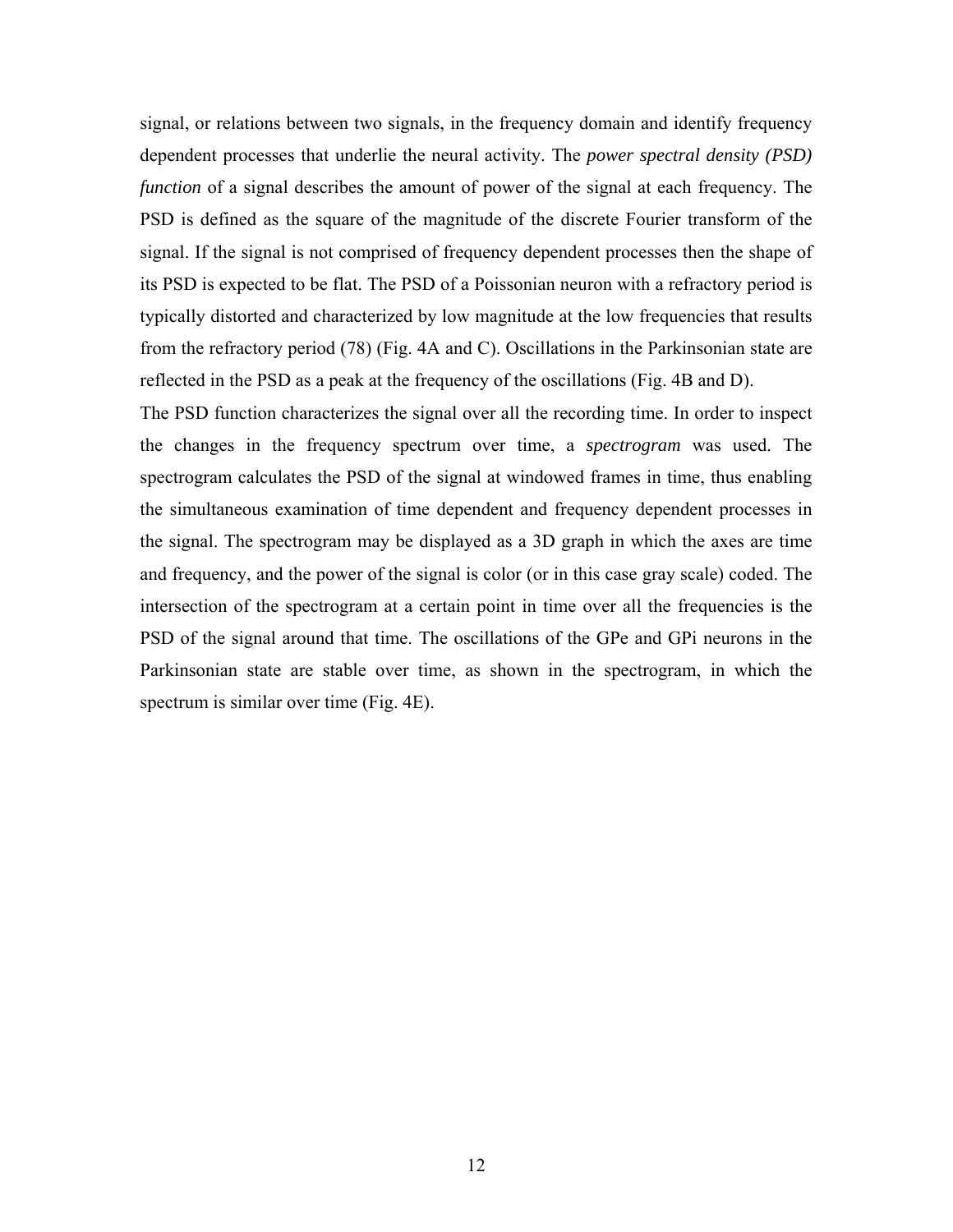

A measure used to analyze the relation between the spiking activity of the cell and the background activity at its vicinity, as was recorded in the raw signal, is the reverse *correlation function*. Reverse correlation, also termed '*spike triggered average*', describes the average signal that precedes a spike. It is calculated by extracting the signal at a certain period of time that preceded each spike, and averaging over all the signals at these time periods. The reverse correlation is displayed backward in time from time 0, which is the time of a spike. A flat reverse correlation function means that the cell tends to fire independently from the recorded background activity. Reverse correlation that includes peaks or troughs whose amplitude is significantly different from random implies that the cell tends to fire in time dependency with the background. The reverse correlation typically displays low frequency background activity, which is usually viewed as synaptic input. Therefore, the reverse correlation provides a measure to the sensitivity of the cell to a certain synchrony in its input. In the normal state, GPe and GPi cells do not show any relation to the background activity, as seen in the flat reverse correlation (Fig. 5A). However, in the Parkinsonian state, the cells tend to fire in relation to a synchronous oscillatory background activity, with a certain phase relative to these oscillations (Fig. 5B and C). The oscillations are largest in amplitude close to time zero,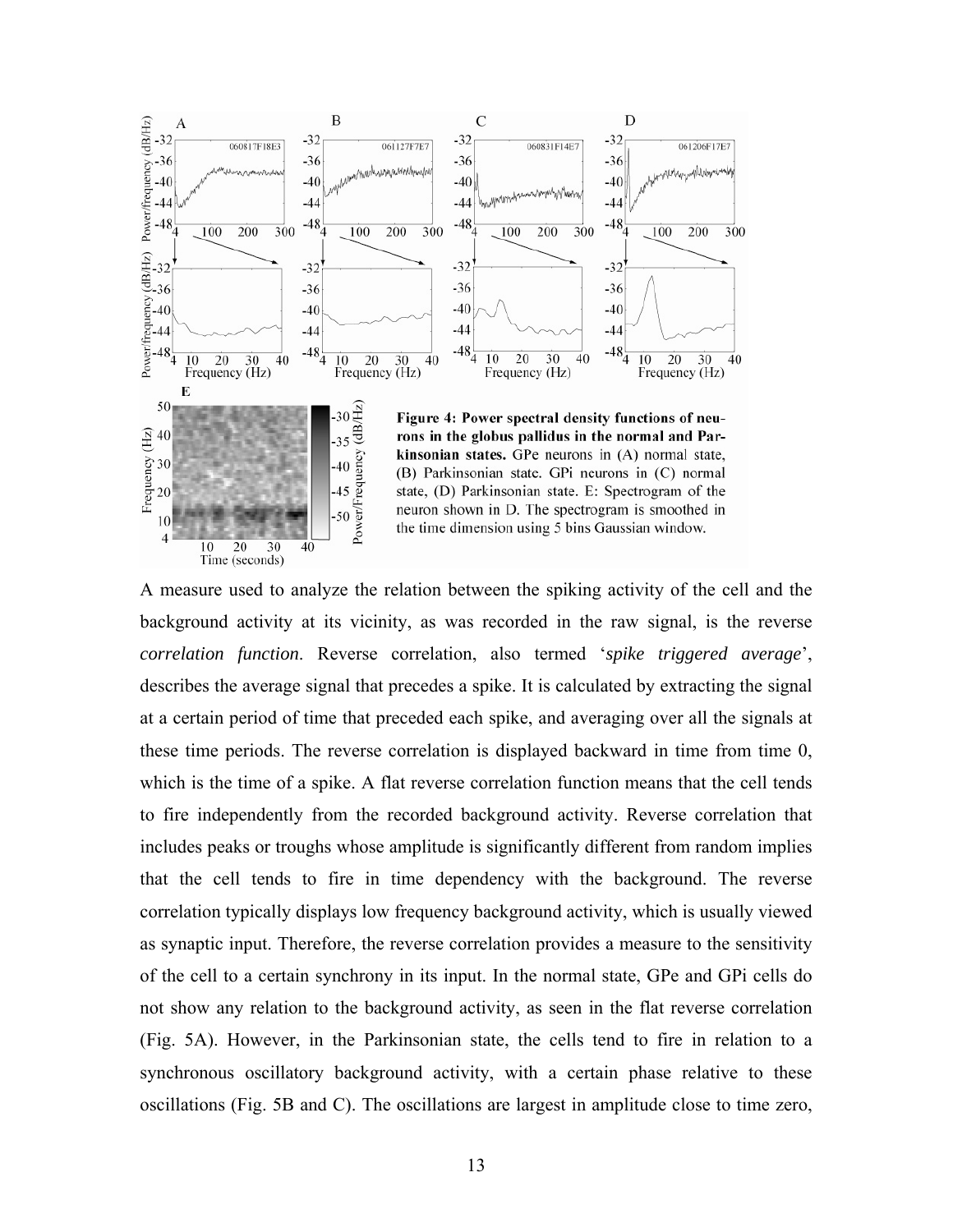and get smaller and broader when moving away from the spike backward in time. Similarly to the autocorrelation functions, this phenomenon is a result of spike time jitters that accumulate over time and flatten the reverse correlation.

Reverse correlation between the cells to the background activity recorded by a difference electrode was calculated as well. It was found to be similar to the relation between the cell to the background activity recorded by the same electrode, in both pattern and amplitude (data not shown), implying that the activity throughout the nucleus oscillates together, and cells are sensitive to this activity in different ways.

The significance of the reverse correlation was tested using bootstrapping heuristics. The ISIs of the signal were shuffled and a reverse correlation function based on the shuffled ISIs was calculated. This process was repeated 100 times and two parameters were calculated for the original reverse correlation and for each shuffled reverse correlation: standard deviation and amplitude (the difference between the maximal and minimal voltage). The significance of each of the parameters was tested using one-tailed t-test. For the two GPe and GPi neurons shown in Fig. 5B and C, both parameters were significantly larger from the shuffled population ( $p \ll 0.01$ ), meaning that the reverse correlation is not due to chance but reflects a property of the firing pattern of the cell.



Figure 5: Reverse correlations of neurons in the globus pallidus in the normal and Parkinsonian states. (A) GPe neuron in normal state, (B) GPe and (C) GPi neurons in Parkinsonian state.

#### *Multi unit activity*

Exploration of multi unit activity enables the characterization of relations between neural activities of two (or more) cells, and sheds light on the activity of populations and ensembles of neurons. In the normal state, cells in the GPe and GPi tend to fire independently of each other, and the background activity can be described as white noise without special temporal characteristics.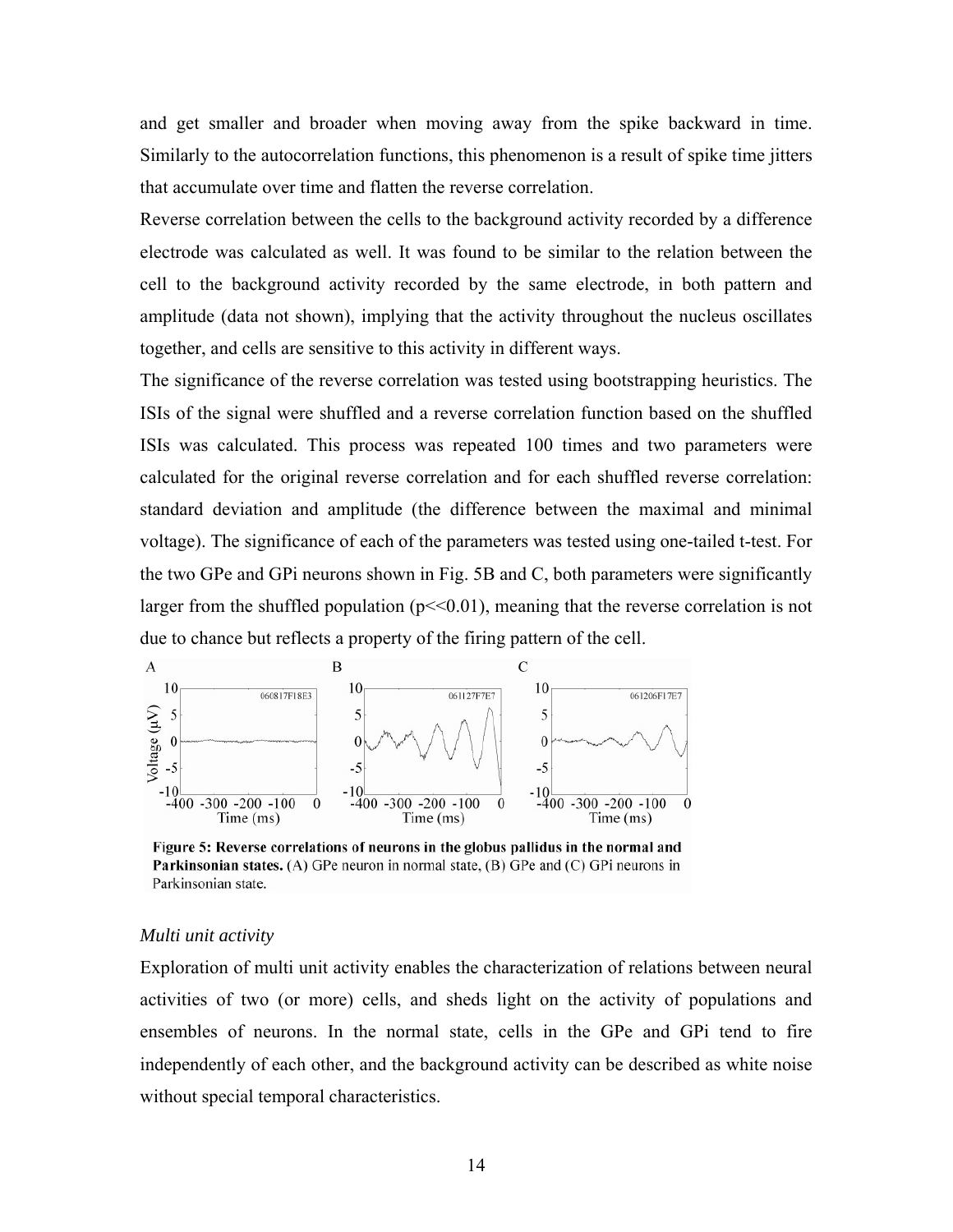In the Parkinsonian state, the activity of multiple cells becomes more correlated and synchronized in both segments of the GP (Fig. 6).



Figure 6: Multi unit activity in the GPi in the Parkinsonian state. Raw signal recorded from two adjacent electrodes.

 The dependency of firing activity of firing of two neurons was measured by the *crosscorrelation function* (79). The cross-correlation function between two neurons is calculated by counting ISIs of all orders between the spikes of one cell ('reference') to the other ('target'). A flat cross-correlation function implies no dependency between the spiking activities of the neurons, i.e., the probability of firing of one cell is independent of the firing of the other cell (Fig. 7A). A dependency between the neural activities is expressed by peaks (increased probability of firing) or troughs (reduced probability of firing) in the function. The correlated activity in the GP in the Parkinsonian state is demonstrated in the oscillations in the cross-correlation around, and mainly before, time lag zero (Fig. 7B). The target neuron tends to fire in relation to an oscillatory activity of the reference neuron, after the trough of the oscillations cycle.



Figure 7: Cross-correlation function of neurons in the globus pallidus in the normal and Parkinsonian states. Cross-correlation between 2 GPe neurons in (A) Normal state and (B) Parkinsonian state. In both cases the cross-correlation function is calculated using 1 ms bin size and smoothed by 9 ms Gaussian window. A vertical line is added to mark lag zero.

The nature of this oscillatory spike timing dependency was further analyzed by calculating the *cross spectral power density (CPSD) function*. The cross spectral density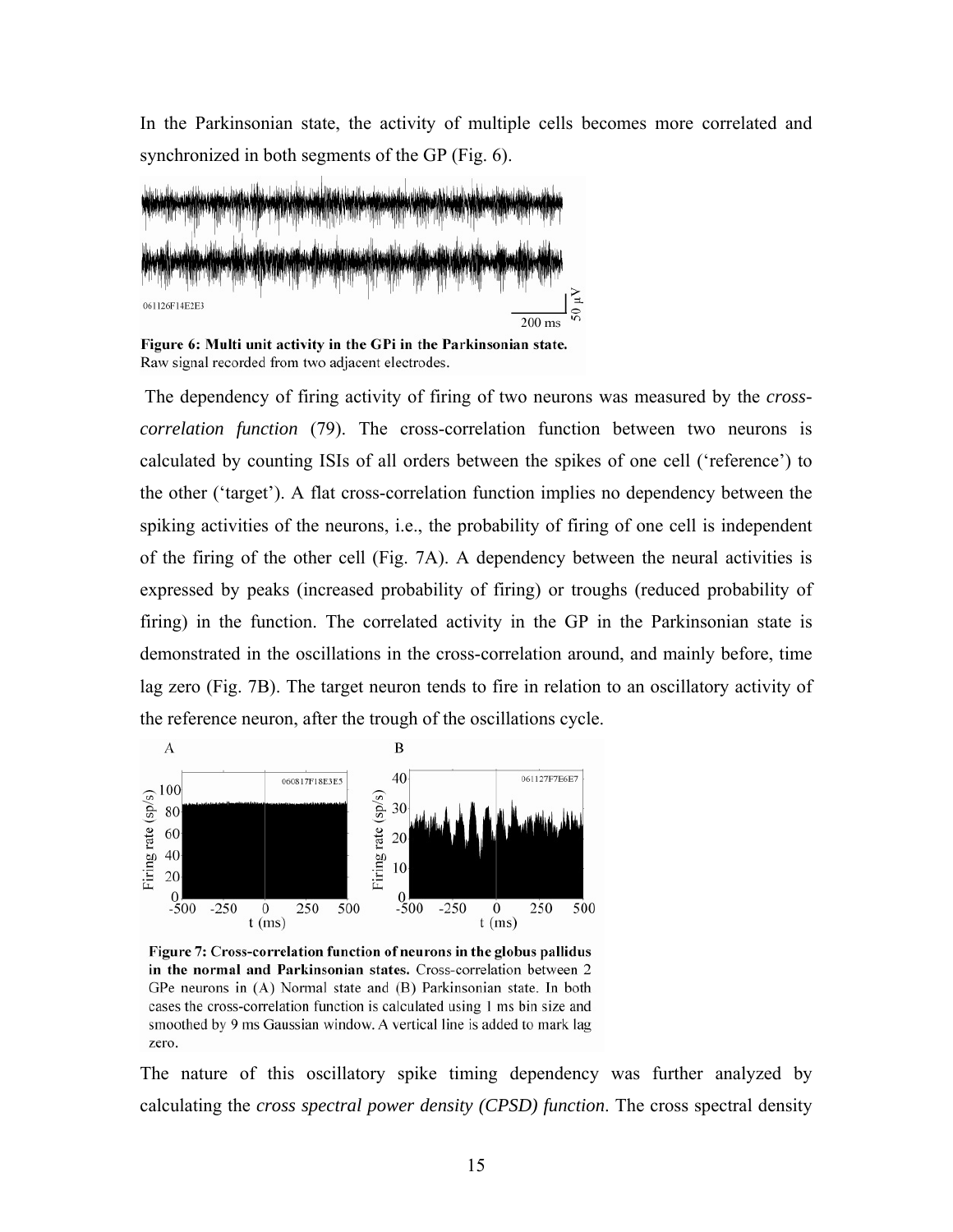function is the Fourier transform of the cross-correlation function of two neurons, and is used to reveal common frequencies shared by the two signals. If the two signals are unrelated and do not share enhanced power in any common frequency, then their CPSD is flat, except for the refractory period artifact of low power at low frequencies (78) (Fig. 8A). The peak in the CPSD of two GPe neurons in the Parkinsonian state (Fig. 8C) at 12.7 Hz reveals the frequency that underlies the correlation between them.



Figure 8: Spectral relation of neuronal activity in the globus pallidus in the normal and Par**kinsonian states.** (A) Cross spectral density  $(B)$  coherence functions of 2 GPe neurons in the normal state. (C) Cross spectral density and (D) coherence function of the same 2 GPe neurons as in the cross-correlation in Fig. 7B, in the Parkinsonian state. The lower figures are enlargements of the upper figures.

The spectral characteristics of the relation between neurons depend on the correlation between their activities, but also on the independent activity of each of them. In order to find the spectral properties relation of the neurons apart from the structure of their single activity, the CPSD was normalized to the power spectrum of the two neurons, yielding the *coherence function* (80). The values of the coherence function range from 0 (no coherence) to 1 (full coherence) for each frequency, and describe the spectrum of the spike time dependency between two neurons. Flat coherence with low values implies spike time independency between the neurons, typical to the neuronal activity in the GP during the normal state (Fig. 8B). The tendency of the neurons to oscillate synchronously at the same frequency in the Parkinsonian state is shown in Fig. 8D. The coherence is high around 12 Hz which is the same frequency shown in the power spectrum of the individual neurons, meaning that both neurons oscillate at similar frequency in a phase locked manner. The relative phase of the oscillations, which is the timing relation of the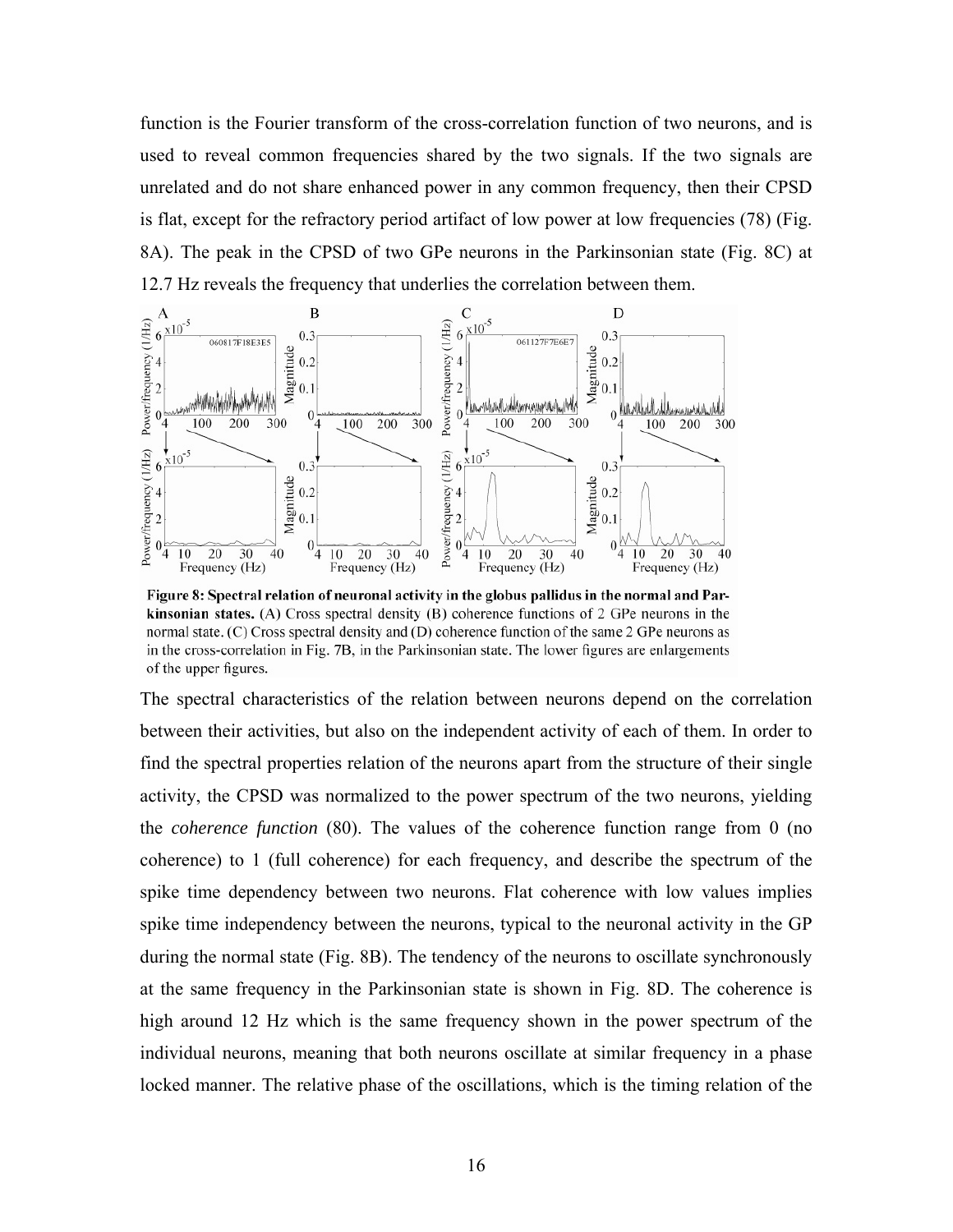|                      | GPe           |              | GPi           |              |
|----------------------|---------------|--------------|---------------|--------------|
|                      | <b>Normal</b> | Parkinsonian | <b>Normal</b> | Parkinsonian |
| Single unit activity |               |              |               |              |
| Firing rate          | High          |              | High          |              |
|                      | frequency     |              | frequency     |              |
| <b>Bursts</b>        | Slight        | ↑            | Slight        | ተ            |
| Oscillations         |               |              |               |              |
| Relation to          |               |              |               |              |
| background activity  |               |              |               |              |
| Multi unit activity  |               |              |               |              |
| Correlations         |               |              |               |              |
| Coherence            |               |              |               |              |

cycles of oscillations, was further extracted using the phase spectrum (80). It was found to be 120° at 12.7 Hz, similar to the phase seen in the cross-correlation.

Table 1: Properties of GP activity in the normal and Parkinsonian states. Legend: (+): existence, (-): absence, ( $\uparrow$ ): increase, ( $\downarrow$ ): Decrease.

## **Conclusion**

Our results demonstrate that the neural activity in both segments of the globus pallidus undergoes major changes in the Parkinsonian state compared to the normal state. This abnormal activity is reflected in both single neuron firing pattern and the interaction between multiple neurons. At the single unit level, the firing pattern of the neurons becomes more bursting and oscillatory, with a total effect of less 'random' firing compared to the Poissonian firing pattern typical to the normal state. The tendency for oscillations is much more evident in the GPi (data not shown). At the multi unit level, neurons become more correlated and tend to fire in synchronous oscillations (See summary in Table 1).

Based on the 'Box and Arrow' model (53;54), changes in firing rate in the BG during PD were the main focus of attention. Increase in firing rate in the GPi and decrease in firing rate in the GPe in the Parkinsonian state were reported (37). Nevertheless, our results, as well as many others (57;67-73), imply that the change in the firing pattern of the neurons are salient and go far beyond mere changes in the rate. A fundamental characteristic of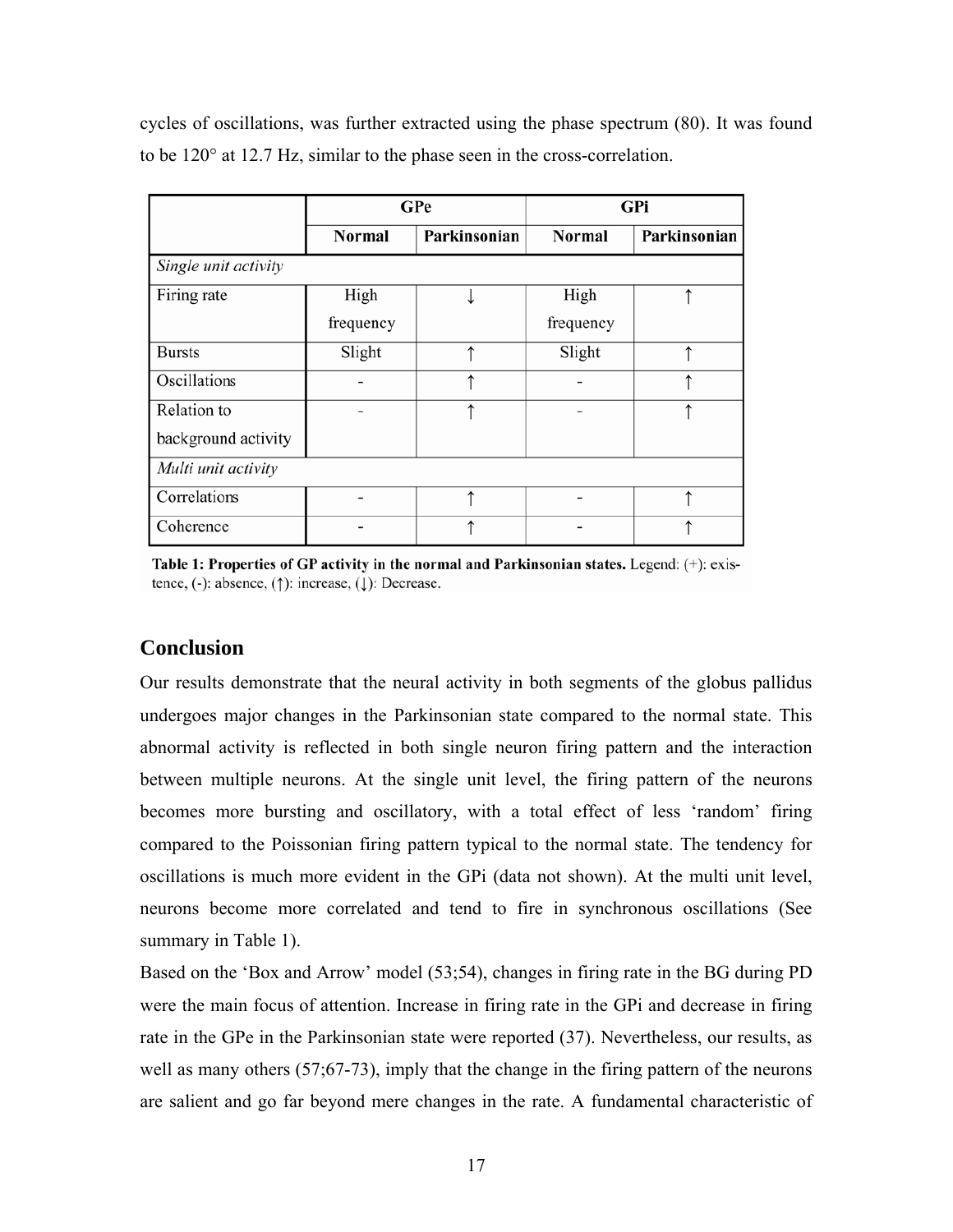the firing pattern in the Parkinsonian is the oscillatory activity. In humans, oscillatory activity within the basal ganglia has been observed in patients undergoing surgery for treating PD (71;81;82). Oscillatory activity was also observed in multiple species of MPTP-treated monkeys such as vervet and rhesus (70;83), and was found to be partially correlated with tremor (70;82;84). Our monkey, in line with other studies of MPTP treated cynomolgus monkeys, was not tremulous during the sessions depicting the oscillations (data not shown).

Other changes in firing patterns in the GP were reported, such as increased bursting activity in the GPi (19;69) as opposed to its typical irregular firing (70), and correlated neuronal activity (70;85). Changes were also observed in other parts of the cortico-basal ganglia loop, such as the striatum (85), STN (19) and SNr (69). In the thalamus, a primary target of GPi and SNr projections, no rate changes were found, but rather correlated activity and loss of receptive fields specificity (73). In the primary motor cortex, the neurons were found to display reduced firing rate, irregular discharge patterns and enhanced synchrony between neurons (86;87).

This extensive body of evidence suggests a major effect on the whole motor system and an impairment in information processing of the cortico-basal ganlgia loop in the Parkinsonian state at the neuronal and network levels, which are reflected in the severe clinical symptoms. The mechanism by which the observed abnormal activity affects the behavioral clinical symptoms is enigmatic. Rate based model such as the Albin & DeLong model can account for some of the symptoms of PD such as akinesia due to inhibition of the cortex. This reduced cortical activity is caused by excessive inhibitory activity of the GPi that leads to decreased firing rate in the thalamus, which consequently causes less excitation of the cortex. However, the picture seems to be more intriguing. The complexity of this impairment was demonstrated when changes in correlated activity but not in firing rate were found in the thalamus of Parkinsonian primates (73), though the thalamus receives input from the GPi.

The action-selection model of the BG (88) views the direct pathway as responsible for the enhancement of a specific action required by the cortex, while the indirect pathway inhibits all the other competing motor programs. This model attributes the symptoms of PD, such as bradykinesia, rigidity and akinesia, to the imbalance of the direct and indirect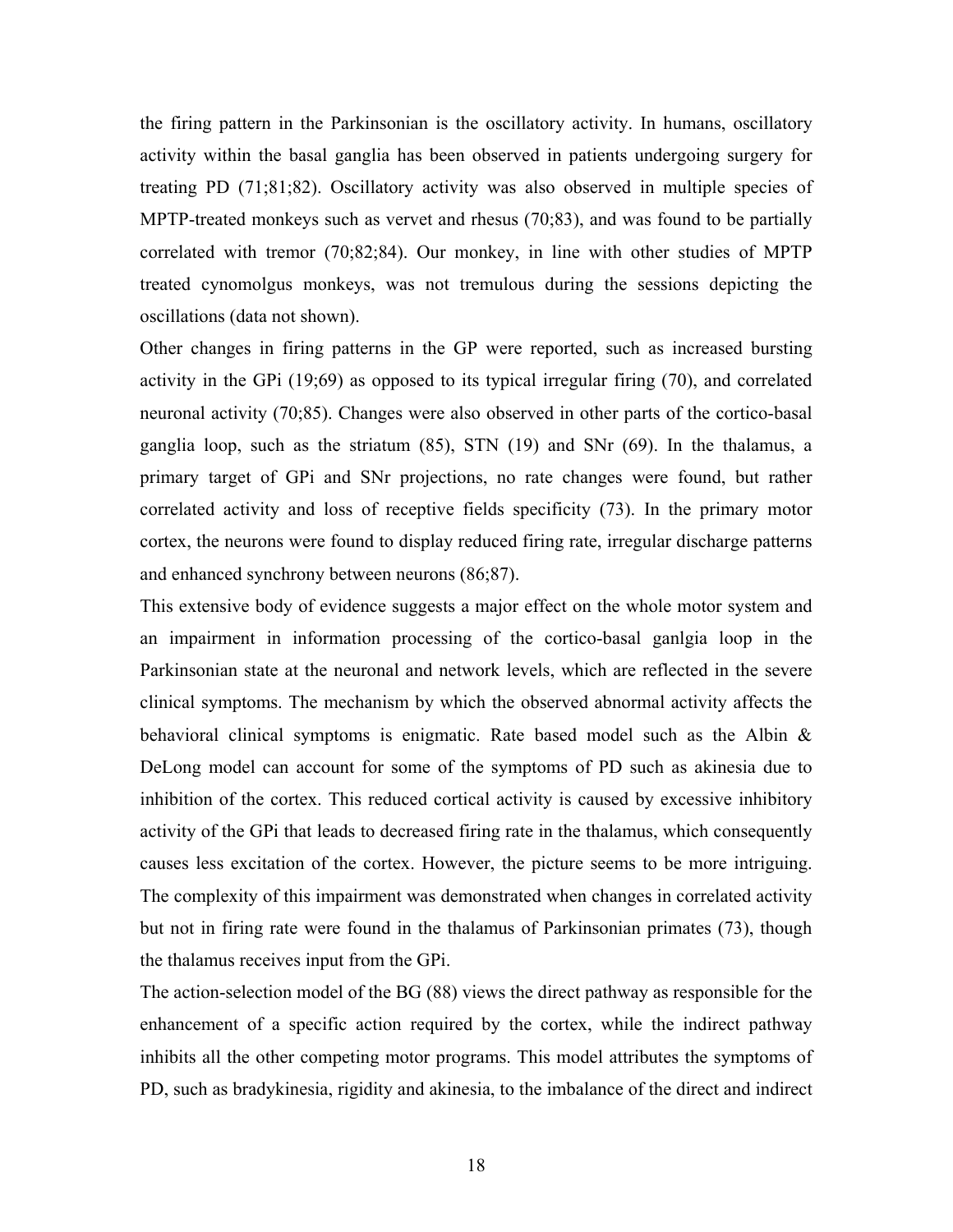pathways leading to loss of specificity of the active motor program. Loss of functional segregation in the BG in the Parkinsonian state was suggested (89) and supported by excessive correlations in the GP (70;90). However, the dopamine signal transmission through D1 and D2 receptors was found to affect both direct and indirect pathways without complete segregation (67), thus the imbalance between the two pathways should be further explored. Furthermore, no evidence was found for the negative cross correlation between neurons in the output nuclei of the BG as expected from the model  $(62;70)$ .

The lack of changes in firing rate in the thalamus (73), which receives its input from the BG, further challenges the roll of the BG in PD. The thalamus is considered as a relay station, receiving extensive inputs and projecting to the cortex. The BG may be viewed as modulating the activity of the thalamus that serves as a control gate for its other sources of input. In the Parkinsonian state, the increased firing rate in the GPi, an output nucleus of the BG that projects directly to the thalamus, might lead to a weakening of the GPthalamic synapses strength by a homeostatic plasticity mechanism (91;92), thus delimiting the effect and preserving the homeostasis in the macro-level. However, when a GPi neuron oscillates instead of firing in a Poissonian manner, there are fast changes in firing rate in a temporal micro-scale (for example, around 12 Hz as described above) that affect the post-synaptic cells. The post-synaptic effects of bursts, in which spikes rapidly occur over a short period of time, is greater than the effect caused by single spikes. It increases the probability that the post-synaptic cell will fire (or will not fire, in this case of an inhibitory effect) in accordance with the bursts firing of the pre-synaptic cell. Correlated and synchronous activity of pre-synaptic cells that affect the same postsynaptic cell increases this non-linear effect as well, as the post-synaptic cell gets the same input simultaneously and strongly modulates its firing accordingly. Synchronous oscillatory activity of a few neurons, in which spikes are concentrated in time at the same phase of the cycle sparser at another phase combines these two effects and enhances the correlation between the firing of the pre-synaptic and post-synaptic cells.

Thus, during PD the BG output is no longer just a modulator of the thalamic activity, but rather significantly disturbs it. Pallidal cells interfere with the activity of the thalamic neurons and determine their firing pattern, due to the synchronized and correlated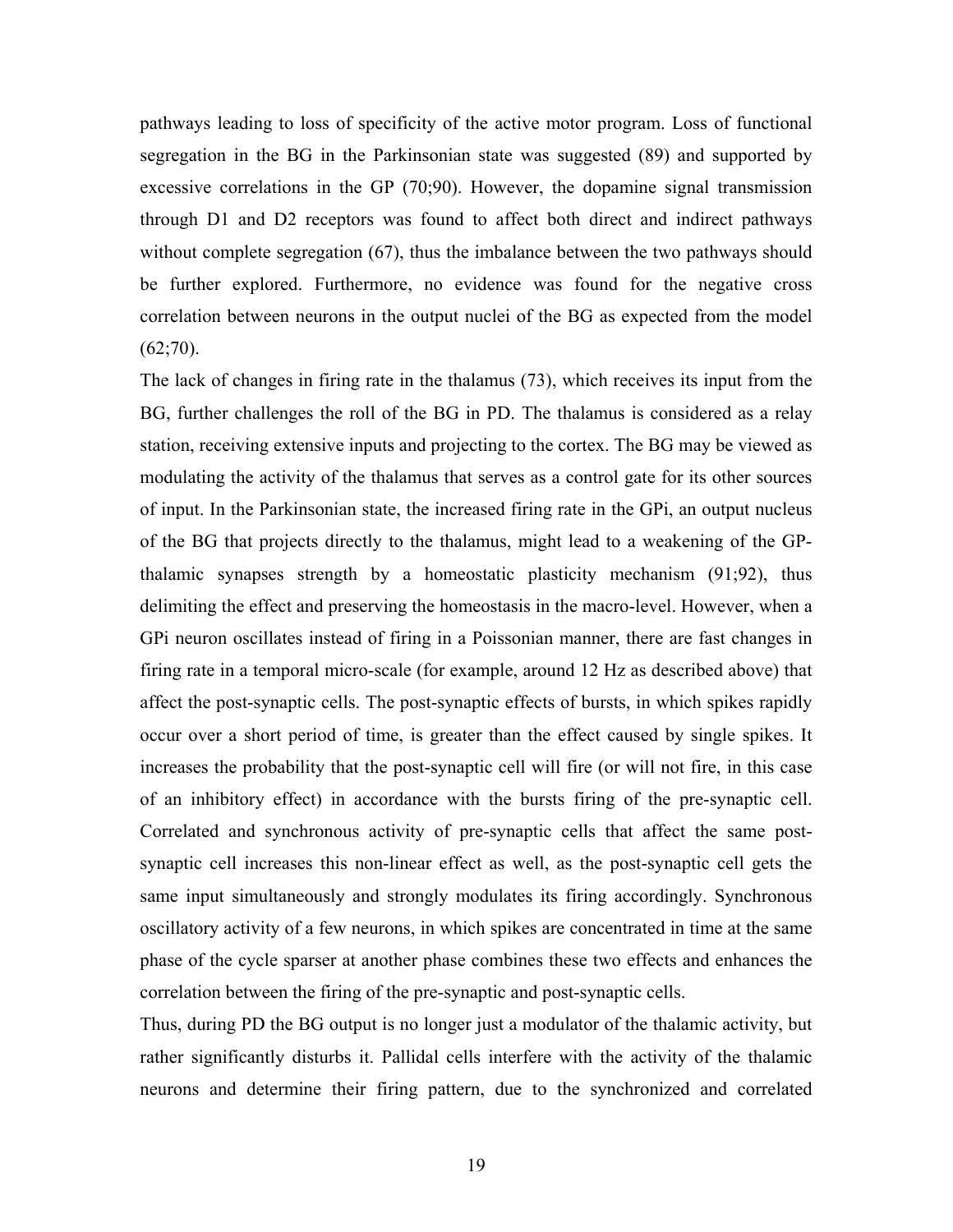activity. Indeed, excessive correlations in the thalamus, as well as lack of specificity in the Parkinsonian state compared to the normal state were observed (73). This abnormal activity in the thalamus might impair the recruitment of cortical neurons for the initiation or execution of motor actions, which might account for the akinesia and bradykinesia symptoms of PD. The neuronal activity and the reciprocal effects in the cortico-basal ganglia loop should be further characterized and explored in order to understand the information processing in both normal and pathological states. As these will be achieved, treatments that are aimed at reversing this abnormal activity might be developed, offering new hope for PD patients.

## Acknowledgements

We thank Dr. K. McCairn for assisting in the MPTP procedures and Dr. N. Nagorski for providing technical support. This study was supported by an Israel Science Foundation (ISF) grant.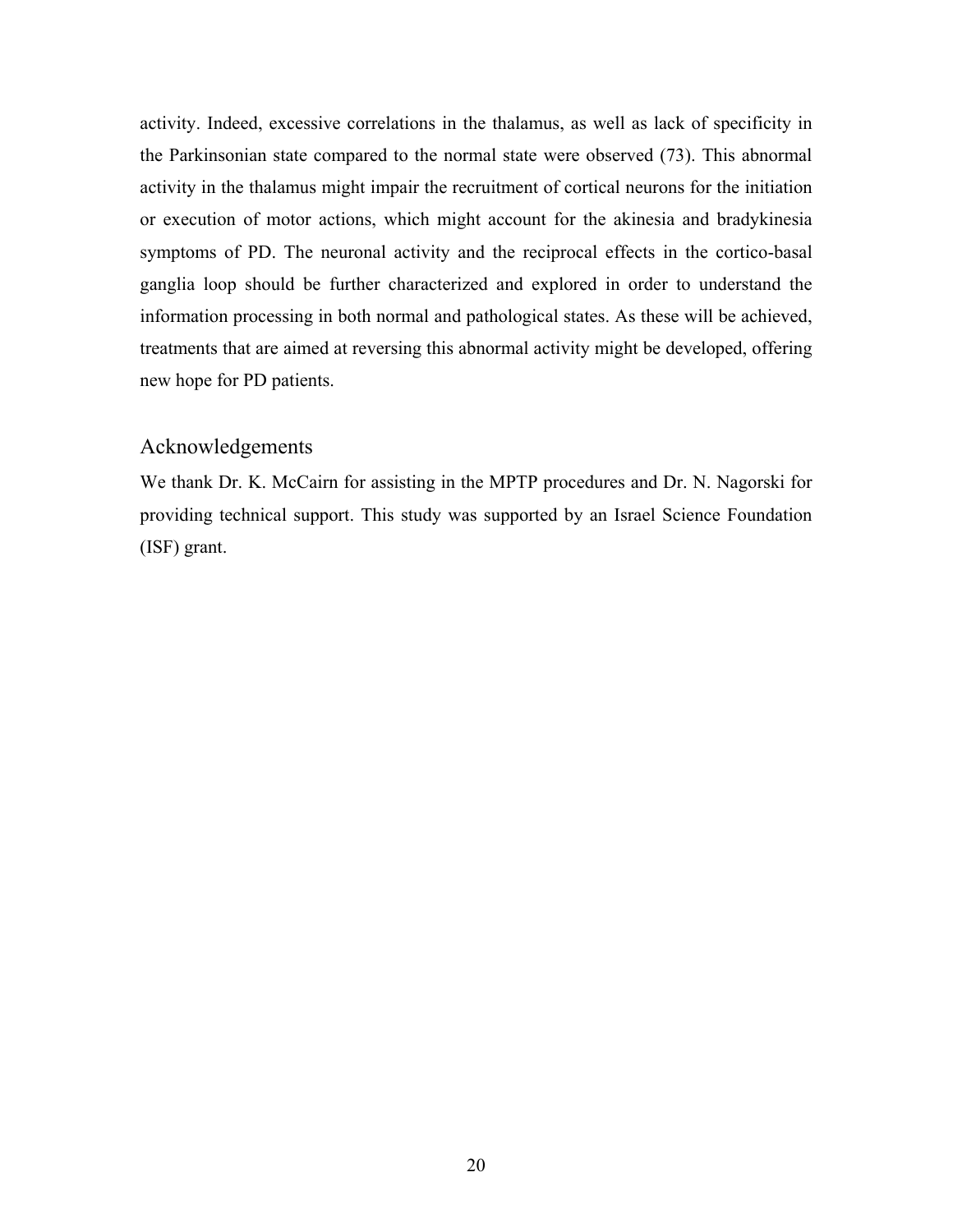#### Reference List

- (1) Parkinson J. An essay on the shaking palsy. London: Sherwood, Neely and Jones; 1817.
- (2) Katzenschlager R, Evans A, Manson A, Patsalos PN, Ratnaraj N, Watt H, et al. Mucuna pruriens in Parkinson's disease: a double blind clinical and pharmacological study. J Neurol Neurosurg Psychiatry 2004 Dec;75(12):1672- 7.
- (3) Lee VM, Trojanowski JQ. Mechanisms of Parkinson's disease linked to pathological alpha-synuclein: new targets for drug discovery. Neuron 2006 Oct 5;52(1):33-8.
- (4) DeLong MR. The Basal Ganglia. In: Kandel ER, Schwartz JH, Jessell TM, editors. Principles of Neural Science. 4 ed. New-York: McGraw-Hill; 2000. p. 853-67.
- (5) Paulson HL, Stern MB. Clinical Manifestations of Parkinson's Disease. In: Watts RL, Koller WC, editors. Movement Disorders: Neurologic Principles and Practice. 2 ed. McGraw-Hill; 2004. p. 233-45.
- (6) Hassler R. Zur pathologischen anatomie des senilen und des parkinsonistischen tremor. Journal fur psychologie und neurologie 1939;13-5.
- (7) Brissaud E. Pathogenie et symptomes de la maladie de Parkinson. Leחons sur les maladies nerveuses.Paris: 1895. p. 469-87.
- (8) Bernheimer H, Birkmayer W, Hornykiewicz O, Jellinger K, Seitelberger F. Brain dopamine and the syndromes of Parkinson and Huntington. Clinical, morphological and neurochemical correlations. J Neurol Sci 1973 Dec; 20(4): 415-55.
- (9) Dunnett SB, Bjorklund A. Prospects for new restorative and neuroprotective treatments in Parkinson's disease. Nature 1999 Jun 24;399(6738 Suppl):A32- A39.
- (10) Forno LS. Concentric hyalin intraneuronal inclusions of Lewy type in the brains of elderly persons (50 incidental cases): relationship to parkinsonism. J Am Geriatr Soc 1969 Jun;17(6):557-75.
- (11) Lewy FH. Paralysis agitans. I. Pathologische Anatomie. In: Lewandowski M, editor. Handbuch der Neurologie, Band III.Berlin: Springer; 1912. p. 920-33.
- (12) Lowe J. Lewy bodies. In: Calne DB, editor. Neurodegenerative diseases.Philadelphia: Saunders; 1994. p. 51-69.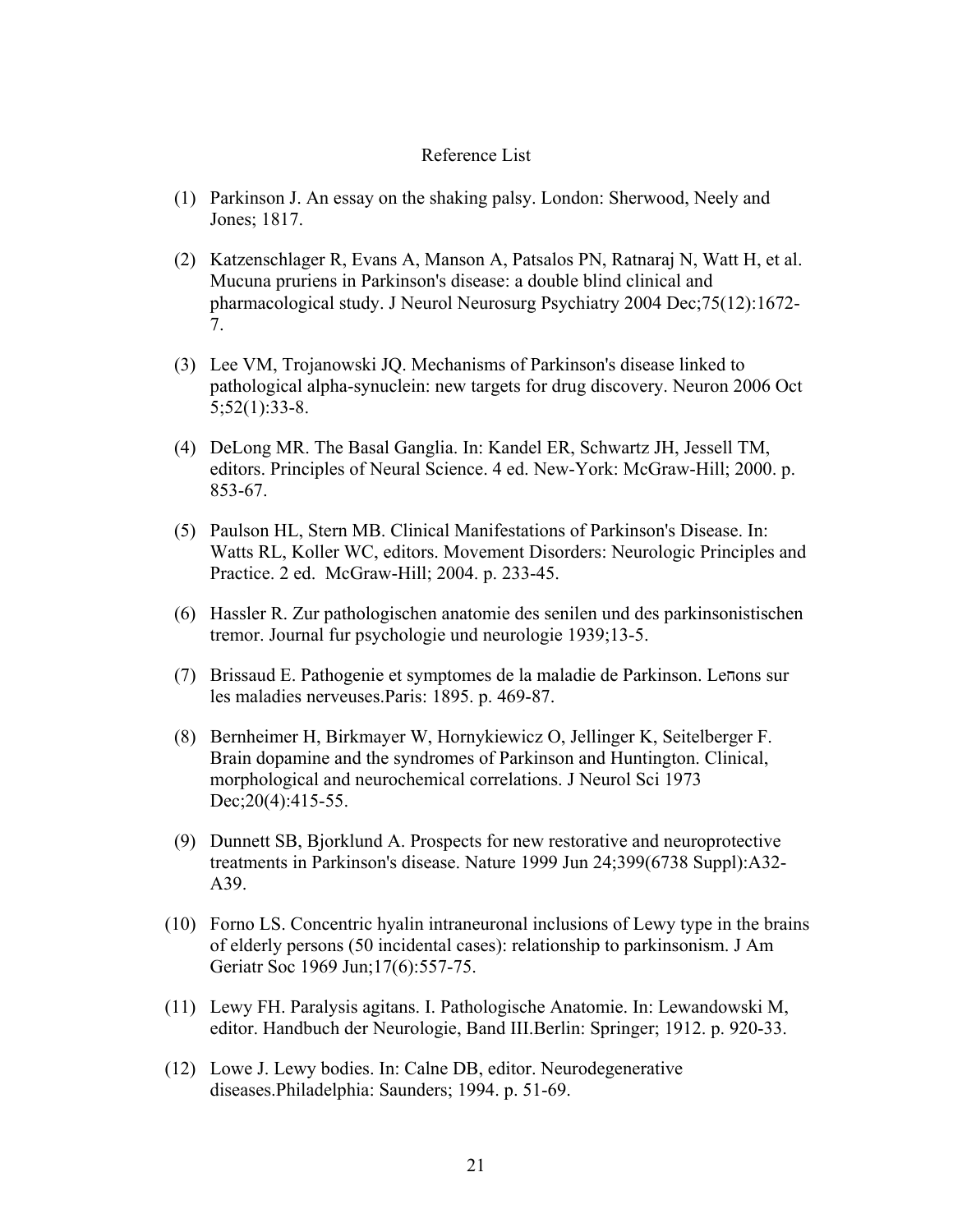- (13) Pollanen MS, Dickson DW, Bergeron C. Pathology and biology of the Lewy body. J Neuropathol Exp Neurol 1993 May;52(3):183-91.
- (14) Braak H, Del TK, Rub U, de Vos RA, Jansen Steur EN, Braak E. Staging of brain pathology related to sporadic Parkinson's disease. Neurobiol Aging 2003 Mar; 24(2): 197-211.
- (15) Mukaetova-Ladinska EB, McKeith IG. Pathophysiology of synuclein aggregation in Lewy body disease. Mech Ageing Dev 2006 Feb;127(2):188- 202.
- (16) Cotzias GC, Papavasiliou PS, Gellene R. Modification of Parkinsonism- chronic treatment with L-dopa. N Engl J Med 1969 Feb 13;280(7):337-45.
- (17) Poewe W, Granata R, Geser F. Pharmacologic Treatment of Parkinson's Disease. In: Watts RL, Koller WC, editors. Movement Disorders: Neurologic Principles and Practice. 2 ed. McGraw-Hill; 2004. p. 247-71.
- (18) Benabid AL, Pollak P, Louveau A, Henry S, de RJ. Combined (thalamotomy and stimulation) stereotactic surgery of the VIM thalamic nucleus for bilateral Parkinson disease. Appl Neurophysiol 1987;50(1-6):344-6.
- (19) Bergman H, Wichmann T, Karmon B, DeLong MR. The primate subthalamic nucleus. II. Neuronal activity in the MPTP model of parkinsonism. J Neurophysiol 1994 Aug;72(2):507-20.
- (20) Limousin P, Pollak P, Benazzouz A, Hoffmann D, Broussolle E, Perret JE, et al. Bilateral subthalamic nucleus stimulation for severe Parkinson's disease. Mov Disord 1995 Sep;10(5):672-4.
- (21) Benabid AL, Pollak P, Gross C, Hoffmann D, Benazzouz A, Gao DM, et al. Acute and long-term effects of subthalamic nucleus stimulation in Parkinson's disease. Stereotact Funct Neurosurg 1994;62(1-4):76-84.
- (22) Anderson VC, Burchiel KJ, Hogarth P, Favre J, Hammerstad JP. Pallidal vs subthalamic nucleus deep brain stimulation in Parkinson disease. Arch Neurol 2005 Apr;62(4):554-60.
- (23) Pahwa R. Toxin-Induced Parkinsonian Syndromes. In: Watts RL, Koller WC, editors. Movement Disorders: Neurologic Principles and Practice. 2 ed. McGraw-Hill; 2004. p. 383-93.
- (24) Langston JW, Ballard PA, Jr. Parkinson's disease in a chemist working with 1 methyl-4-phenyl-1,2,5,6-tetrahydropyridine. N Engl J Med 1983 Aug 4;309(5):310.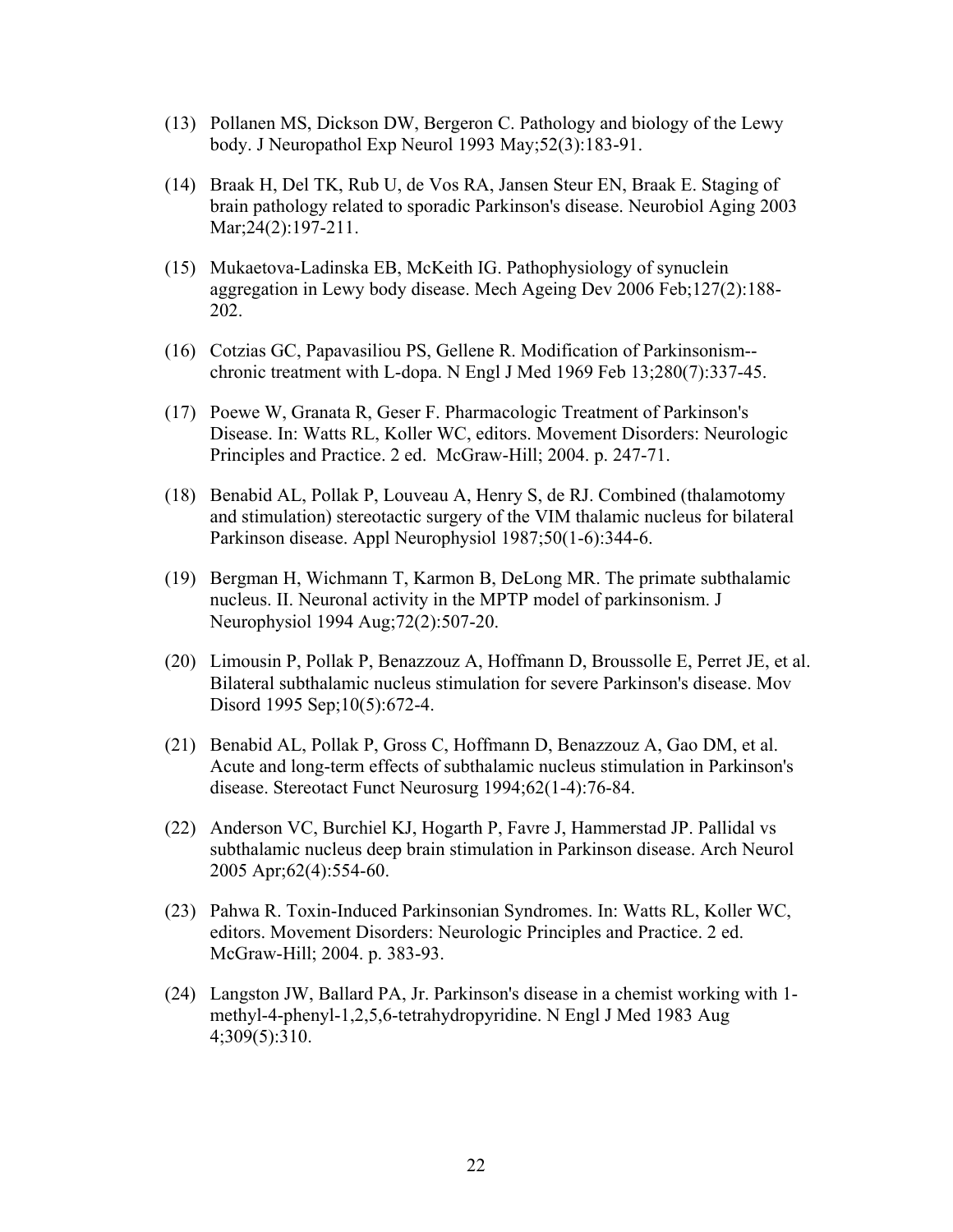- (25) Langston JW, Ballard P, Tetrud JW, Irwin I. Chronic Parkinsonism in humans due to a product of meperidine-analog synthesis. Science 1983 Feb 25;219(4587):979-80.
- (26) Mizuno Y, Sone N, Saitoh T. Effects of 1-methyl-4-phenyl-1,2,3,6 tetrahydropyridine and 1-methyl-4-phenylpyridinium ion on activities of the enzymes in the electron transport system in mouse brain. J Neurochem 1987 Jun;48(6):1787-93.
- (27) Ramsay RR, Singer TP. Energy-dependent uptake of N-methyl-4 phenylpyridinium, the neurotoxic metabolite of 1-methyl-4-phenyl-1,2,3,6 tetrahydropyridine, by mitochondria. J Biol Chem 1986 Jun 15;261(17):7585-7.
- (28) Przedborski S, Jackson-Lewis V, Naini AB, Jakowec M, Petzinger G, Miller R, et al. The parkinsonian toxin 1-methyl-4-phenyl-1,2,3,6-tetrahydropyridine (MPTP): a technical review of its utility and safety. J Neurochem 2001 Mar; 76(5): 1265-74.
- (29) Langston JW, Forno LS, Rebert CS, Irwin I. Selective nigral toxicity after systemic administration of 1-methyl-4-phenyl-1,2,5,6-tetrahydropyrine (MPTP) in the squirrel monkey. Brain Res 1984 Feb 6;292(2):390-4.
- (30) Langston JW, Langston EB, Irwin I. MPTP-induced parkinsonism in human and non-human primates--clinical and experimental aspects. Acta Neurol Scand Suppl 1984;100:49-54.
- (31) Bove J, Prou D, Perier C, Przedborski S. Toxin-induced models of Parkinson's disease. NeuroRx 2005 Jul;2(3):484-94.
- (32) Schober A. Classic toxin-induced animal models of Parkinson's disease: 6- OHDA and MPTP. Cell Tissue Res 2004 Oct;318(1):215-24.
- (33) Kopin IJ, Markey SP. MPTP toxicity: implications for research in Parkinson's disease. Annu Rev Neurosci 1988;11:81-96.
- (34) von Bohlen Und HO. Modeling neurodegenerative diseases in vivo review. Neurodegener Dis 2005;2(6):313-20.
- (35) Tetrud JW, Langston JW, Redmond DEJr, Roth RH, Sladek JR, Angel RW. MPTP-induced tremor in human and non-human primates. Neurology 1986;36(Suppl 1):308.
- (36) Taylor JR, Elsworth JD, Roth RH, Sladek JR, Jr., Redmond DE, Jr. Severe long-term 1-methyl-4-phenyl-1,2,3,6-tetrahydropyridine-induced parkinsonism in the vervet monkey (Cercopithecus aethiops sabaeus). Neuroscience 1997 Dec;81(3):745-55.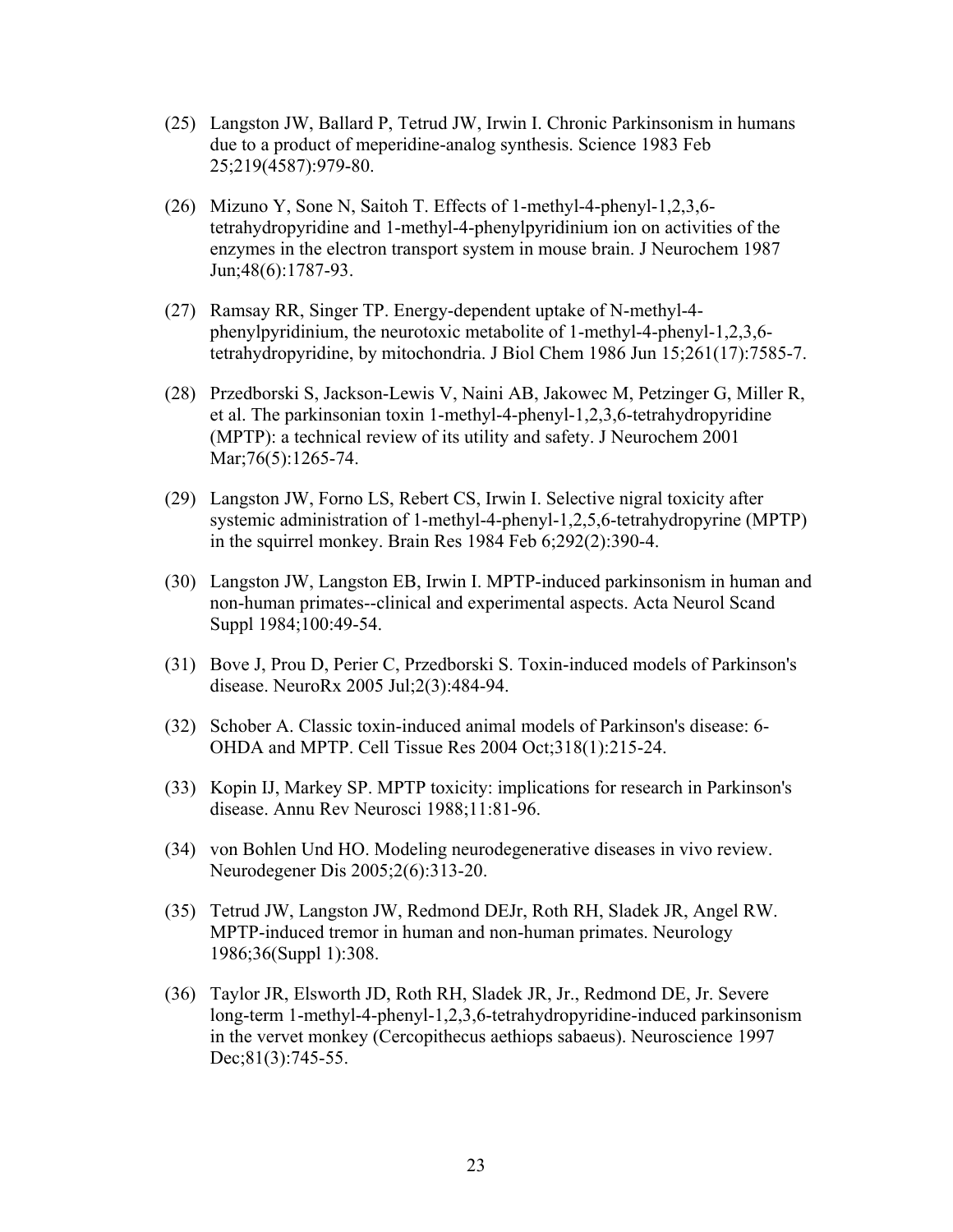- (37) Filion M, Tremblay L. Abnormal spontaneous activity of globus pallidus neurons in monkeys with MPTP-induced parkinsonism. Brain Res 1991 Apr 26;547(1):142-51.
- (38) Schneider JS, Roeltgen DP. Delayed matching-to-sample, object retrieval, and discrimination reversal deficits in chronic low dose MPTP-treated monkeys. Brain Res 1993 Jul 2;615(2):351-4.
- (39) Schneider JS, Tinker JP, Van VM, Menzaghi F, Lloyd GK. Nicotinic acetylcholine receptor agonist SIB-1508Y improves cognitive functioning in chronic low-dose MPTP-treated monkeys. J Pharmacol Exp Ther 1999 Aug;290(2):731-9.
- (40) Bezard E, Imbert C, Deloire X, Bioulac B, Gross CE. A chronic MPTP model reproducing the slow evolution of Parkinson's disease: evolution of motor symptoms in the monkey. Brain Res 1997 Aug 22;766(1-2):107-12.
- (41) Bankiewicz KS, Oldfield EH, Chiueh CC, Doppman JL, Jacobowitz DM, Kopin IJ. Hemiparkinsonism in monkeys after unilateral internal carotid artery infusion of 1-methyl-4-phenyl-1,2,3,6-tetrahydropyridine (MPTP). Life Sci 1986 Jul 7;39(1):7-16.
- (42) Przedborski S, Jackson-Lewis V, Popilskis S, Kostic V, Levivier M, Fahn S, et al. Unilateral MPTP-induced parkinsonism in monkeys. A quantitative autoradiographic study of dopamine D1 and D2 receptors and re-uptake sites. Neurochirurgie 1991;37(6):377-82.
- (43) Wichmann T, Kliem MA, Soares J. Slow oscillatory discharge in the primate basal ganglia. J Neurophysiol 2002 Feb;87(2):1145-8.
- (44) Agid Y, Javoy-Agid F, Ruberg M. Biochemistry of neurotransmitters in Parkinson's disease. In: Marsden CD, Fahn S, editors. Movement disorders 2.London: Butterworths; 1987. p. 166-230.
- (45) Forno LS, DeLanney LE, Irwin I, Langston JW. Similarities and differences between MPTP-induced parkinsonsim and Parkinson's disease. Neuropathologic considerations. Adv Neurol 1993;60:600-8.
- (46) Forno LS, Langston JW, DeLanney LE, Irwin I, Ricaurte GA. Locus ceruleus lesions and eosinophilic inclusions in MPTP-treated monkeys. Ann Neurol 1986 Oct;20(4):449-55.
- (47) Clarke CE, Boyce S, Robertson RG, Sambrook MA, Crossman AR. Druginduced dyskinesia in primates rendered hemiparkinsonian by intracarotid administration of 1-methyl-4-phenyl-1,2,3,6-tetrahydropyridine (MPTP). J Neurol Sci 1989 May;90(3):307-14.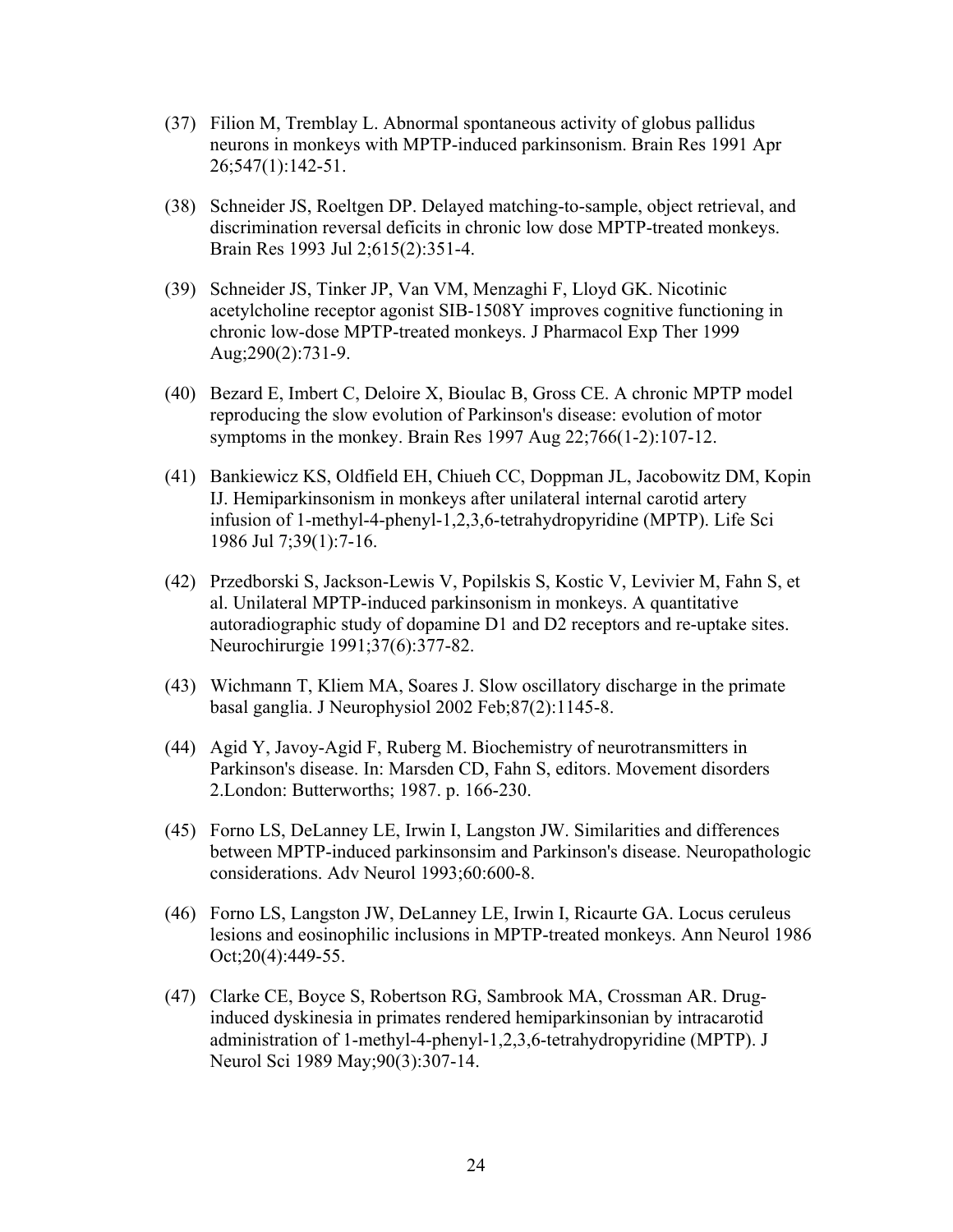- (48) Boyce S, Rupniak NM, Steventon MJ, Iversen SD. Characterisation of dyskinesias induced by L-dopa in MPTP-treated squirrel monkeys. Psychopharmacology (Berl) 1990;102(1):21-7.
- (49) Heimer G, Bar-Gad I, Goldberg JA, Bergman H. Dopamine replacement therapy reverses abnormal synchronization of pallidal neurons in the 1-methyl-4-phenyl-1,2,3,6-tetrahydropyridine primate model of parkinsonism. J Neurosci 2002 Sep 15;22(18):7850-5.
- (50) Heimer G, Rivlin-Etzion M, Bar-Gad I, Goldberg JA, Haber SN, Bergman H. Dopamine replacement therapy does not restore the full spectrum of normal pallidal activity in the 1-methyl-4-phenyl-1,2,3,6-tetra-hydropyridine primate model of Parkinsonism. J Neurosci 2006 Aug 2;26(31):8101-14.
- (51) Wichmann T, Bergman H, DeLong MR. The primate subthalamic nucleus. III. Changes in motor behavior and neuronal activity in the internal pallidum induced by subthalamic inactivation in the MPTP model of parkinsonism. J Neurophysiol 1994 Aug;72(2):521-30.
- (52) Wilson SAK. Progressive Ienticular degeneration: A familial nervous system disease associated with cirrhosis of the liver. Brain 1912;34:295-507.
- (53) Albin RL, Young AB, Penney JB. The functional anatomy of basal ganglia disorders. Trends Neurosci 1989 Oct;12(10):366-75.
- (54) DeLong MR. Primate models of movement disorders of basal ganglia origin. Trends Neurosci 1990 Jul;13(7):281-5.
- (55) Alexander GE, DeLong MR, Strick PL. Parallel organization of functionally segregated circuits linking basal ganglia and cortex. Annu Rev Neurosci 1986;9:357-81.
- (56) Nambu A, Tokuno H, Hamada I, Kita H, Imanishi M, Akazawa T, et al. Excitatory Cortical Inputs to Pallidal Neurons Via the Subthalamic Nucleus in the Monkey. J Neurophysiol 2000 Jul 1;84(1):289-300.
- (57) Bolam JP, Hanley JJ, Booth PA, Bevan MD. Synaptic organisation of the basal ganglia. J Anat 2000 May;196 ( Pt 4):527-42.
- (58) Plenz D, Kital ST. A basal ganglia pacemaker formed by the subthalamic nucleus and external globus pallidus. Nature 1999 Aug 12;400(6745):677-82.
- (59) Szabo J. Organization of the ascending striatal afferents in monkeys. J Comp Neurol 1980 Jan 15;189(2):307-21.
- (60) Parent A, Mackey A, De BL. The subcortical afferents to caudate nucleus and putamen in primate: a fluorescence retrograde double labeling study. Neuroscience 1983 Dec;10(4):1137-50.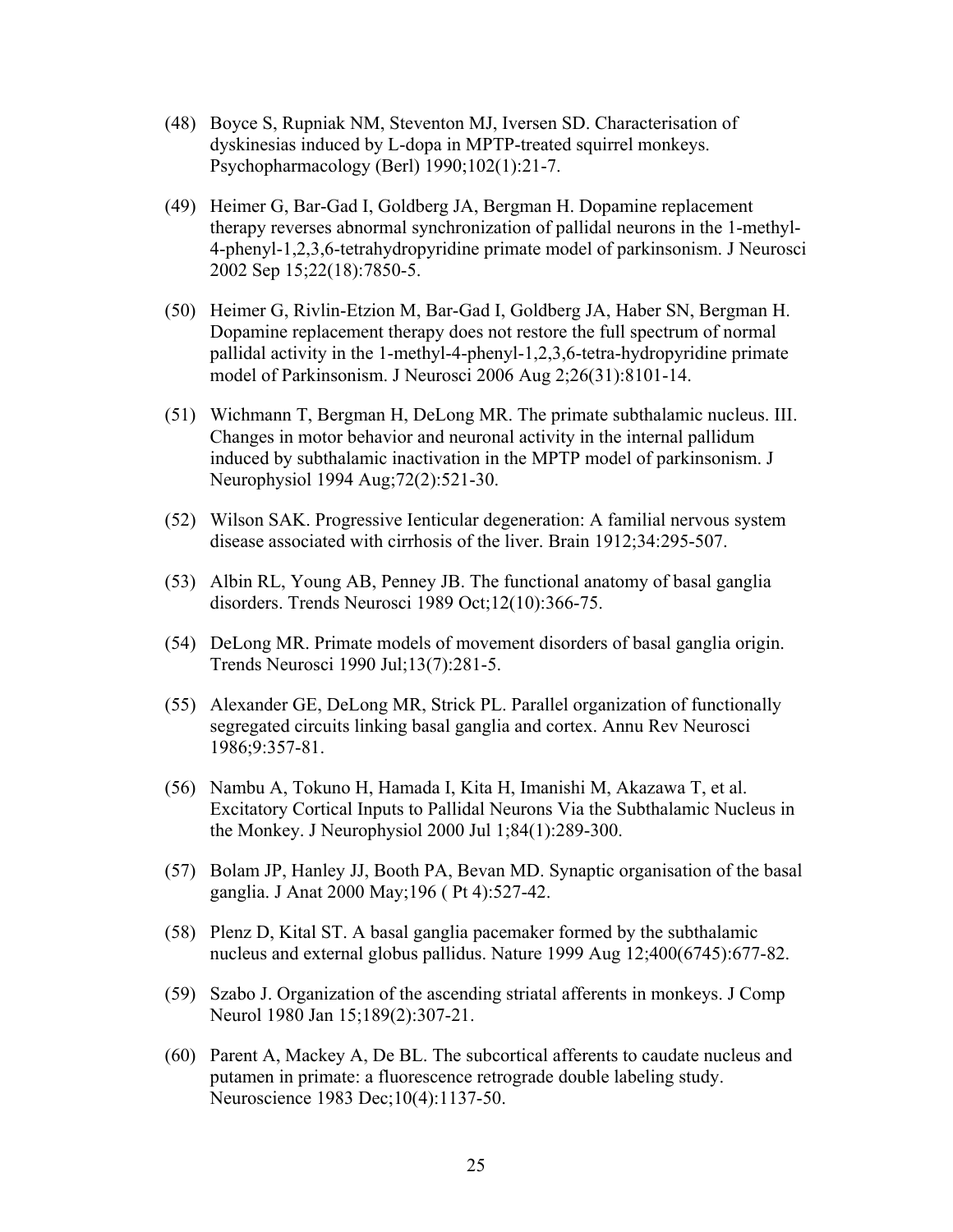- (61) Gerfen CR. The neostriatal mosaic: multiple levels of compartmental organization. J Neural Transm Suppl 1992;36:43-59.
- (62) Bar-Gad I, Morris G, Bergman H. Information processing, dimensionality reduction and reinforcement learning in the basal ganglia. Prog Neurobiol 2003 Dec; 71(6): 439-73.
- (63) Gerfen CR, Engber TM, Mahan LC, Susel Z, Chase TN, Monsma FJ, Jr., et al. D1 and D2 dopamine receptor-regulated gene expression of striatonigral and striatopallidal neurons. Science 1990 Dec 7;250(4986):1429-32.
- (64) Aubert I, Ghorayeb I, Normand E, Bloch B. Phenotypical characterization of the neurons expressing the D1 and D2 dopamine receptors in the monkey striatum. J Comp Neurol 2000 Feb 28;418(1):22-32.
- (65) Gildenberg PL. History repeats itself. Stereotact Funct Neurosurg 2003;80(1- 4):61-75.
- (66) Bergman H, Wichmann T, DeLong MR. Reversal of experimental parkinsonism by lesions of the subthalamic nucleus. Science 1990;249:1436-8.
- (67) Aizman O, Brismar H, Uhlen P, Zettergren E, Levey AI, Forssberg H, et al. Anatomical and physiological evidence for D1 and D2 dopamine receptor colocalization in neostriatal neurons. Nat Neurosci 2000 Mar;3(3):226-30.
- (68) Guridi J, Lozano AM. A brief history of pallidotomy. Neurosurgery 1997 Nov; 41(5): 1169-80.
- (69) Wichmann T, Bergman H, Starr PA, Subramanian T, Watts RL, DeLong MR. Comparison of MPTP-induced changes in spontaneous neuronal discharge in the internal pallidal segment and in the substantia nigra pars reticulata in primates. Exp Brain Res 1999 Apr;125(4):397-409.
- (70) Raz A, Vaadia E, Bergman H. Firing patterns and correlations of spontaneous discharge of pallidal neurons in the normal and the tremulous 1-methyl-4 phenyl-1,2,3,6-tetrahydropyridine vervet model of parkinsonism. J Neurosci 2000 Nov 15;20(22):8559-71.
- (71) Levy R, Dostrovsky JO, Lang AE, Sime E, Hutchison WD, Lozano AM. Effects of apomorphine on subthalamic nucleus and globus pallidus internus neurons in patients with Parkinson's disease. J Neurophysiol 2001 Jul;86(1):249-60.
- (72) Hutchison WD, Lang AE, Dostrovsky JO, Lozano AM. Pallidal neuronal activity: implications for models of dystonia. Ann Neurol 2003 Apr;53(4):480- 8.
- (73) Pessiglione M, Guehl D, Rolland AS, Francois C, Hirsch EC, Feger J, et al. Thalamic neuronal activity in dopamine-depleted primates: evidence for a loss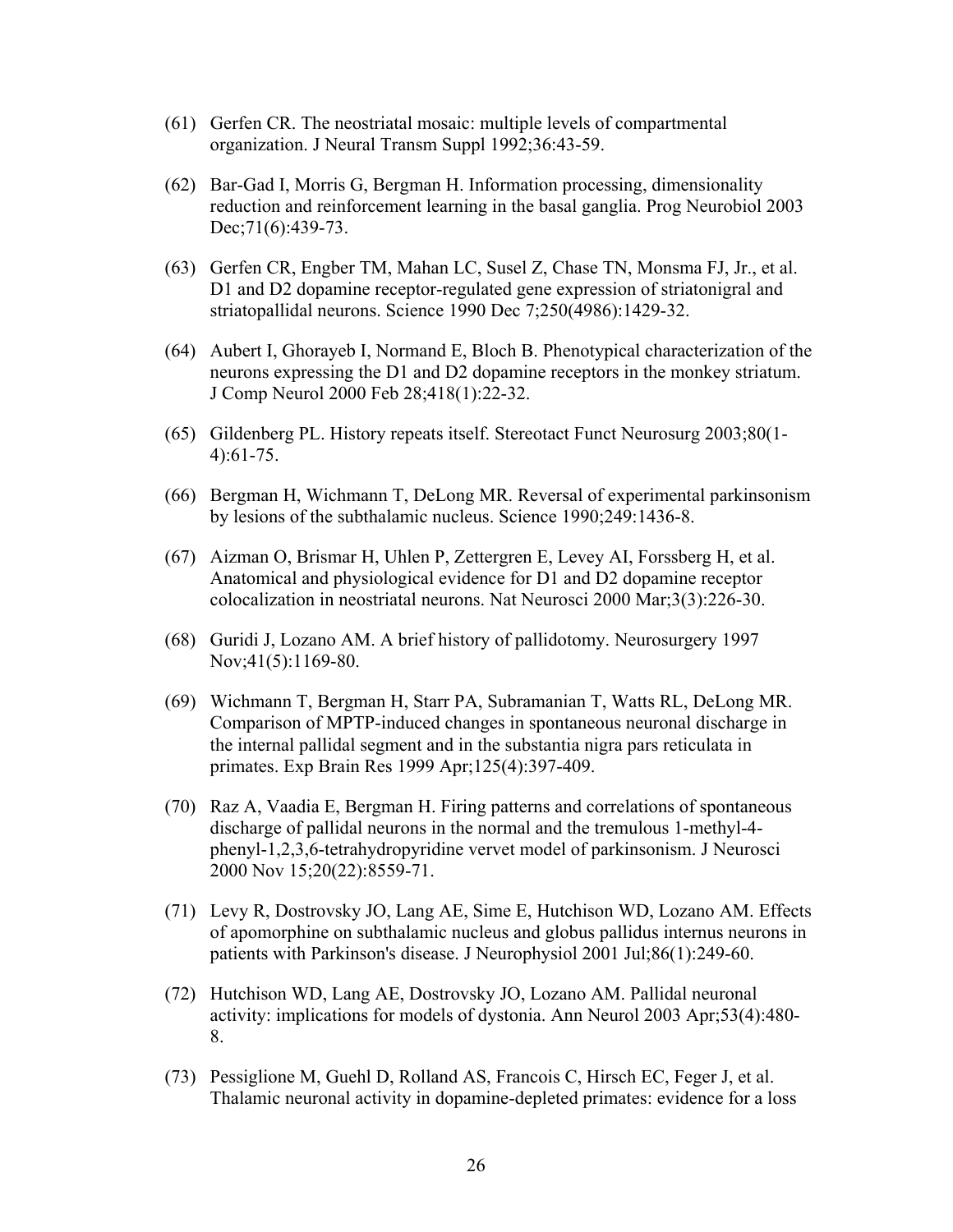of functional segregation within basal ganglia circuits. J Neurosci 2005 Feb 9;25(6):1523-31.

- (74) Szabo J, Cowan WM. A stereotaxic atlas of the brain of the cynomolgus monkey (Macaca fascicularis). J Comp Neurol 1984 Jan 10;222(2):265-300.
- (75) Schneider JS, Gonczi H, Decamp E. Development of levodopa-induced dyskinesias in parkinsonian monkeys may depend upon rate of symptom onset and/or duration of symptoms. Brain Res 2003 Nov 14;990(1-2):38-44.
- (76) Gerstein GL, Kiang NY. An approach to the quantitative analysis of electrophysiological data from single neurons. Biophys J 1960 Sep;1:15-28.
- (77) Bar-Gad I, Ritov Y, Vaadia E, Bergman H. Failure in identification of overlapping spikes from multiple neuron activity causes artificial correlations. J Neurosci Methods 2001 May 30;107(1-2):1-13.
- (78) Rivlin-Etzion M, Ritov Y, Heimer G, Bergman H, Bar-Gad I. Local shuffling of spike trains boosts the accuracy of spike train spectral analysis. J Neurophysiol 2006 May;95(5):3245-56.
- (79) Perkel DH, Gerstein GL, Moore GP. Neuronal spike trains and stochastic point processes. II. Simultaneous spike trains. Biophys J 1967 Jul;7(4):419-40.
- (80) Lenz FA, Tasker RR, Kwan HC, Schnider S, Kwong R, Murayama Y, et al. Single unit analysis of the human ventral thalamic nuclear group: correlation of thalamic "tremor cells" with the 3-6 Hz component of parkinsonian tremor. J Neurosci 1988 Mar;8(3):754-64.
- (81) Hutchison WD, Allan RJ, Opitz H, Levy R, Dostrovsky JO, Lang AE, et al. Neurophysiological identification of the subthalamic nucleus in surgery for Parkinson's disease. Ann Neurol 1998 Oct;44(4):622-8.
- (82) Hutchison WD, Lozano AM, Tasker RR, Lang AE, Dostrovsky JO. Identification and characterization of neurons with tremor-frequency activity in human globus pallidus. Exp Brain Res 1997 Mar;113(3):557-63.
- (83) Bergman H, Raz A, Feingold A, Nini A, Nelken I, Hansel D, et al. Physiology of MPTP tremor. Mov Disord 1998;13 Suppl 3:29-34.
- (84) Hurtado JM, Gray CM, Tamas LB, Sigvardt KA. Dynamics of tremor-related oscillations in the human globus pallidus: a single case study. Proc Natl Acad Sci U S A 1999 Feb 16;96(4):1674-9.
- (85) Raz A, Frechter-Mazar V, Feingold A, Abeles M, Vaadia E, Bergman H. Activity of pallidal and striatal tonically active neurons is correlated in mptptreated monkeys but not in normal monkeys. J Neurosci 2001 Feb 1;21(3):RC128.